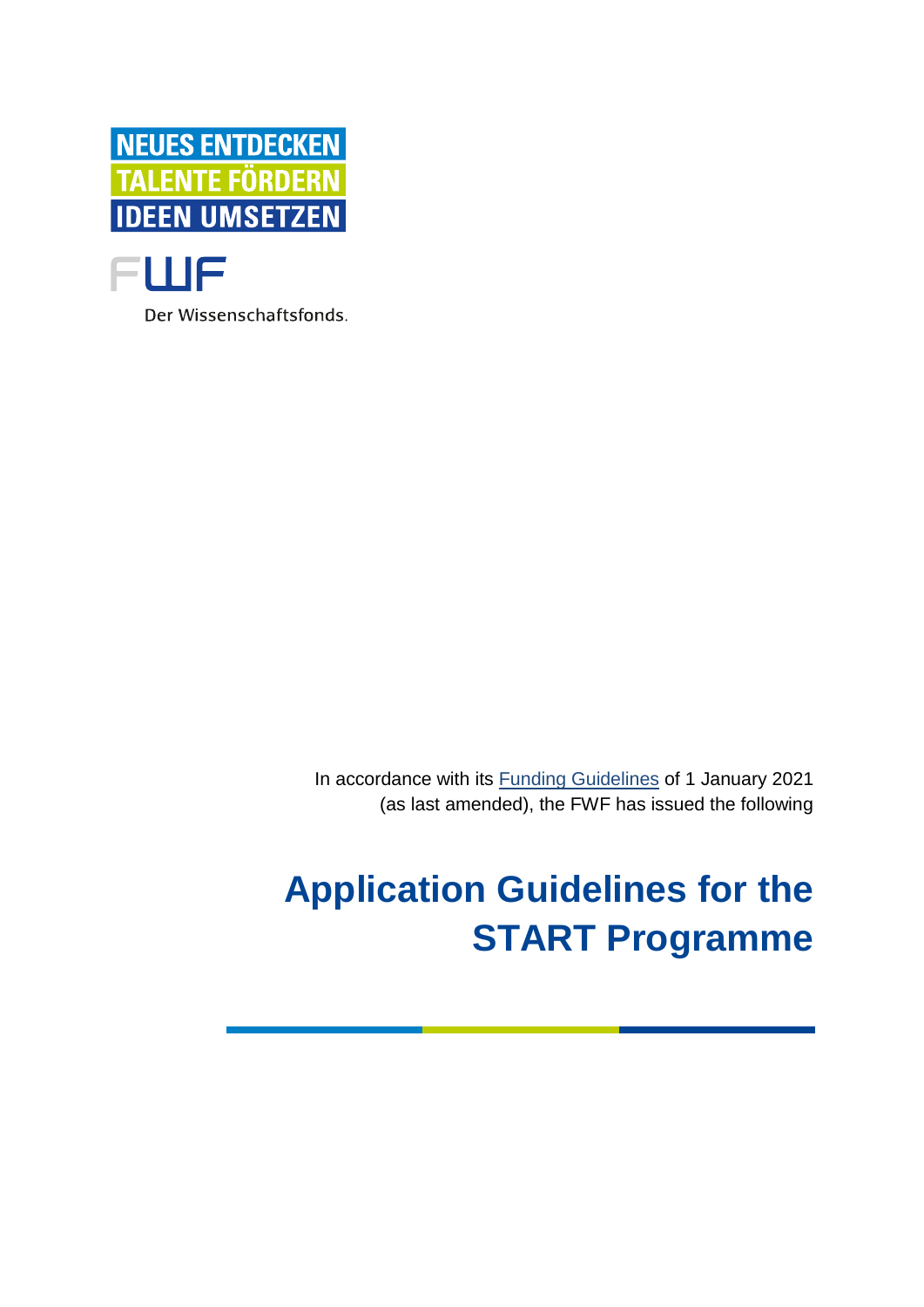

# **Table of Contents**

| 1 <sub>1</sub> |      |                                                                                  |
|----------------|------|----------------------------------------------------------------------------------|
|                | 1.1. |                                                                                  |
|                | 1.2. |                                                                                  |
|                | 1.3. |                                                                                  |
|                | 1.4. |                                                                                  |
|                | 1.5. |                                                                                  |
|                | 1.6. |                                                                                  |
|                | 1.7. |                                                                                  |
| 2.             |      |                                                                                  |
|                | 2.1. |                                                                                  |
|                | 2.2. |                                                                                  |
|                |      | 2.2.1.                                                                           |
|                |      | 2.2.2.                                                                           |
|                |      | 2.2.3.                                                                           |
|                | 2.3. |                                                                                  |
|                |      | 2.3.1.                                                                           |
|                |      | 2.3.2.                                                                           |
|                |      | 2.3.3.                                                                           |
|                |      | 2.3.4.<br>Annex 3: Academic CV and description of previous research              |
|                |      |                                                                                  |
|                |      | 2.3.5.                                                                           |
|                |      | 2.3.6.                                                                           |
|                | 2.4. |                                                                                  |
|                | 2.5. |                                                                                  |
|                |      | 2.5.1.                                                                           |
|                |      | 2.5.2.                                                                           |
|                |      | 2.5.3.                                                                           |
|                |      | 2.5.4.                                                                           |
|                |      | 2.5.5.                                                                           |
|                |      | Costs as part of national and international cooperation arrangements14<br>2.5.6. |
|                |      | 2.5.7.                                                                           |
|                | 2.6. |                                                                                  |
|                | 2.7. |                                                                                  |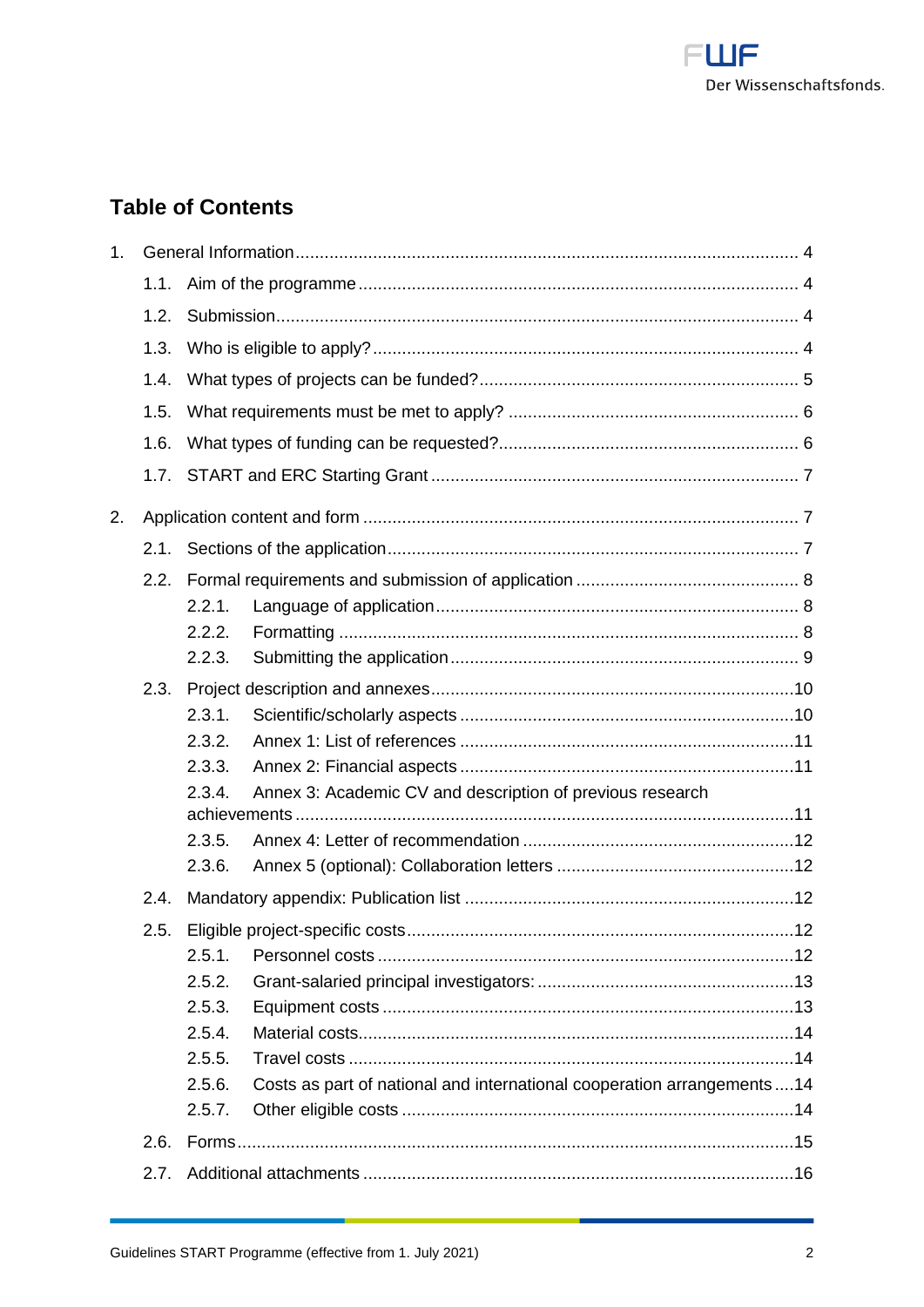

|                                                                                            | 4. Compliance with legal requirements and standards of research integrity18 |  |  |
|--------------------------------------------------------------------------------------------|-----------------------------------------------------------------------------|--|--|
|                                                                                            |                                                                             |  |  |
| APPENDIX I: Template: information on the research institution and description of financial |                                                                             |  |  |
|                                                                                            |                                                                             |  |  |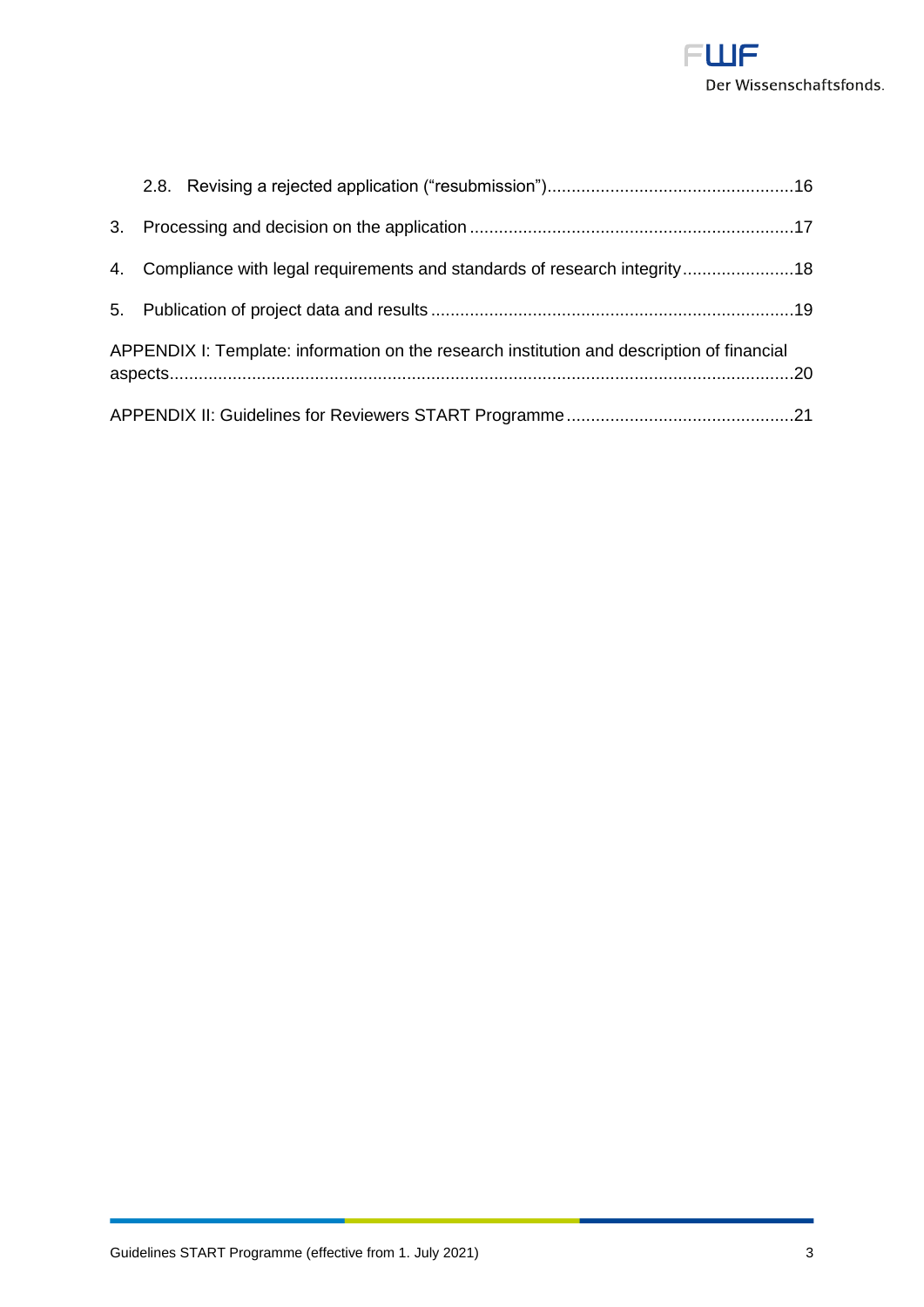

# <span id="page-3-0"></span>**1. General Information**

#### <span id="page-3-1"></span>**1.1. Aim of the programme**

The fundamental aim of the programme is the promotion of young researchers with at least two and at most eight years of postdoctoral experience who have already produced scientific/scholarly work of a top international standard and whose research careers to date make it likely that they will continue to perform first-rate research in the future.

Top-class research is the result of teamwork by top-class people. The project funding, which amounts between €800,000 up to €1.2 Mio is designed to provide financial security for a period of six years and to enable project leaders to independently build up or consolidate and lead research groups, thereby qualifying themselves for senior research positions (especially as university professors within Austria or abroad).

The programme is targeted at highly qualified researchers of any discipline. There are no quotas regulating the distribution of awards between subject areas. Priority will be given to applicants, who are in an early stage of their career and have not yet received any third-party funding in programmes with similar aims and comparable funding amounts<sup>1</sup>, e.g. "ERC Starting Grants".

The START-programme is one of the most generously supported research programmes for individual researchers working in Austria. As such, it attracts considerable media attention and thus contributes significantly to the understanding and acceptance of scientific research by society.

#### <span id="page-3-2"></span>**1.2. Submission**

 $\overline{a}$ 

Applications must be submitted in English via the electronic application portal *[elane](https://elane.fwf.ac.at/)* by **20th September 2021** (**13:59 CEST**).

Once the application has been submitted online, a PDF cover sheet will be generated. The application shall not be considered officially submitted until the FWF receives the signed and stamped cover sheet (see also section [2.2.3.\)](#page-8-0).

### <span id="page-3-3"></span>**1.3. Who is eligible to apply?**

Applications for grants in the START-Programme can only be submitted by individuals (natural persons). Institutions or companies may not apply.

1) The call is open to any researcher with a PhD or MD degree; the doctoral degree must have been completed (award of certificate) no less than two years and no longer than eight years before the deadline for submission of applications (20<sup>th</sup> September 2021). Proven time spent raising children will be considered as interruptions to scientific/scholarly

<sup>1</sup> The criterion third-part funding in programmes with similar aims and comparable funding will not be taken into account, if the comparable grant is close to the end or already finished.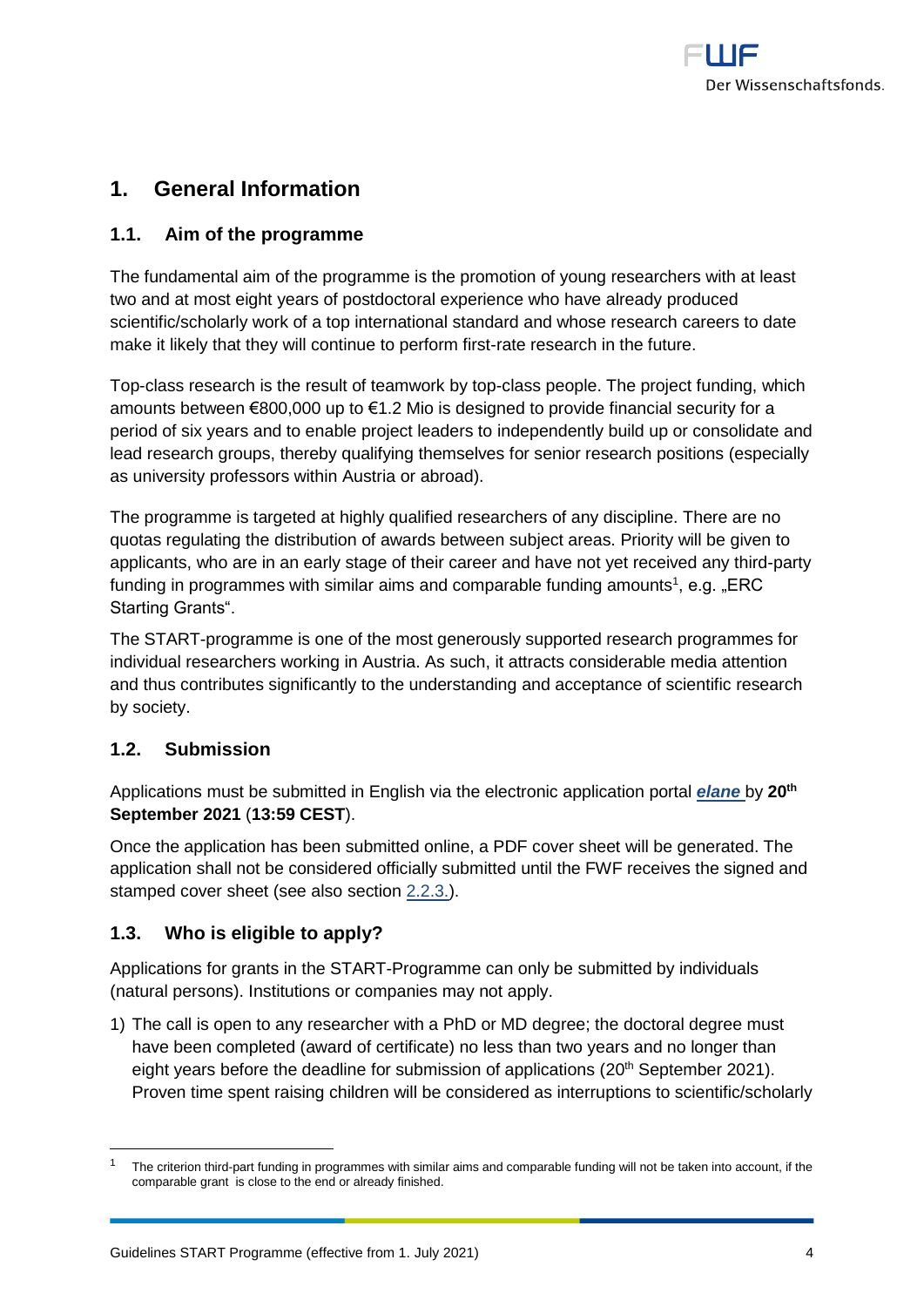

activity and up to three years will be allowed per child cared for by the applicant. Proven time spent on compulsory military or civilian service, time required to obtain corresponding specific qualifications in the relevant field (e.g. for receiving clinical qualifications) and long-term illness, will also be taken into account.

- 2) Applicants must have the necessary scientific/scholarly qualification (postdoctoral experience), to perform the project. All applicants are expected to submit evidence of independent scientific/scholarly activity as well as an outstanding track record in the form of publications in international journals and/or internationally recognised contributions to the development of the field. In general, a period of at least one year's research abroad is also necessary and applicants should have already acquired competitive third-party funds  $independent  $V^2$  since earning their doctorate.$
- 3) The project supported by the project money must be carried out in Austria or under the responsibility of an Austrian research institution. The Austrian research institution must confirm that the necessary infrastructure to perform the research will be available for the entire duration of the project.

Notwithstanding the undertaking that an application with an identical content will be submitted to the ERC (see section [1.7\)](#page-6-0), double funding is not permitted (see [FWF funding](https://www.fwf.ac.at/en/research-funding/decision-making-procedure-evaluation/funding-guidelines/)  [guidelines\)](https://www.fwf.ac.at/en/research-funding/decision-making-procedure-evaluation/funding-guidelines/).

Where additional funding applications are submitted to other FWF Programmes, those applications must differ substantially from the planned START project in terms of research questions and objectives. Applications which include work already proposed for a START project and are excessively similar to the START project will not be considered by the FWF Board. The sole exception to this rule is the Elise Richter Programme, where at the same time an application which is substantially similar in content may be submitted as long as the programme-specific guidelines are observed.

It should be noted that each applicant may submit only one application per call for proposals under the START programme.

For information on submitting an application from abroad, see the FWF website at [Applications from abroad.](https://www.fwf.ac.at/en/research-funding/applications-from-abroad/)

#### <span id="page-4-0"></span>**1.4. What types of projects can be funded?**

The project should be in the field of non-profit-oriented scientific/scholarly research and it must be planned for a duration of 72 months; the goals and methodology of the project should be precisely described. Non-profit oriented scientific/scholarly research is research whose value is primarily related to the importance for the further development of research (scientific/scholarly work directed at enhancing our understanding of the field).

 $\overline{a}$ 

Research projects etc. for which the applicant is/was the main person responsible for the project in terms of both planning and execution.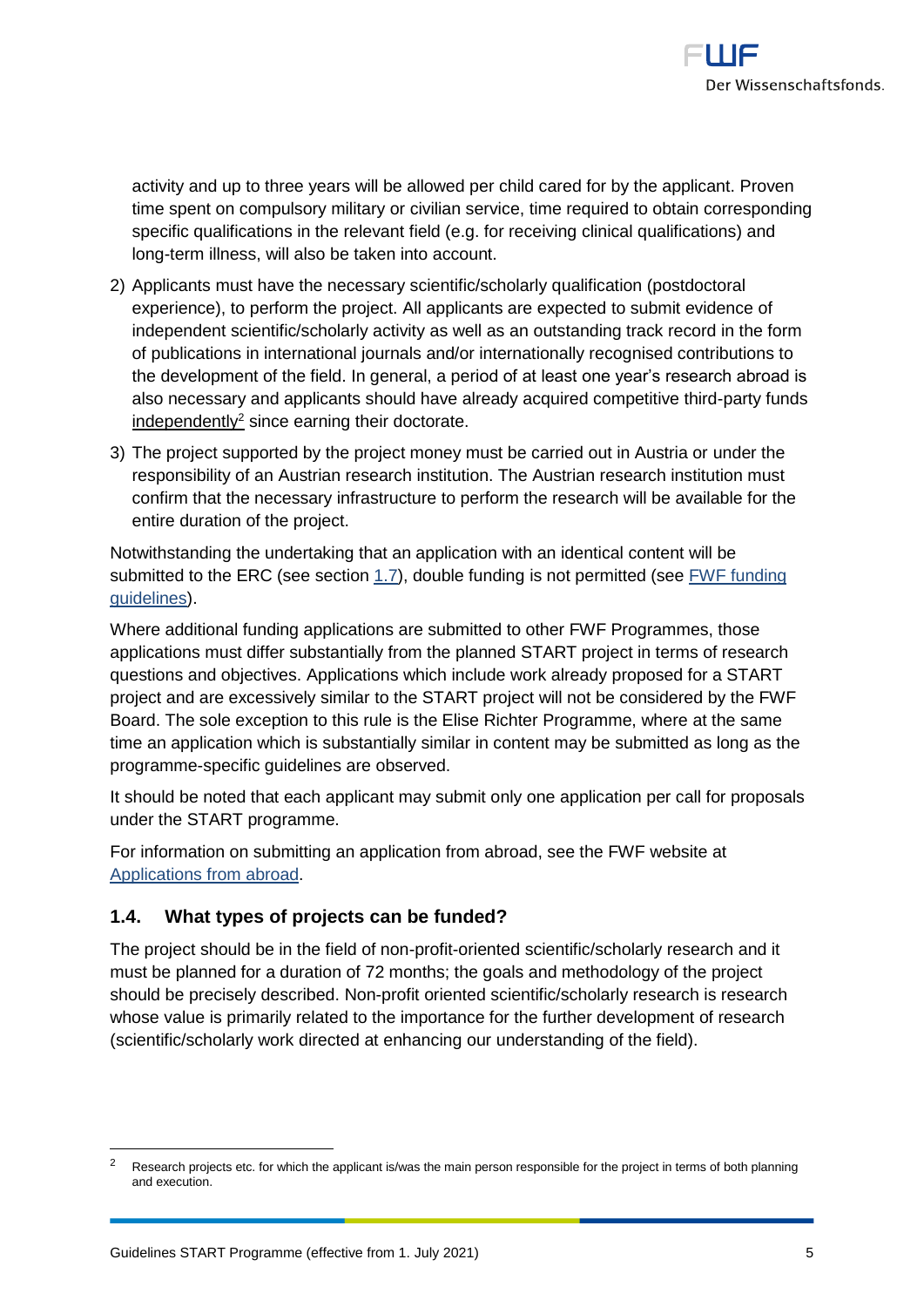

Any aspects of a research project that go beyond basic research (results of relevance to society, to the environment or to the economy) may be mentioned, although they play no part in the assessment of whether the project should be funded.

An interim evaluation after three years gives grantees the chance to adapt their research to accommodate any changes in the field.

#### <span id="page-5-0"></span>**1.5. What requirements must be met to apply?**

Researchers are eligible to apply if their publication record over the last five years has been internationally visible and if their current career stage is commensurate with the career progression expected in their field. The following criteria are decisive in assessing their publication record—documented in the "Publication list" (see section [2.4\)](#page-11-2)—and in initiating the review process:

- **Quality assurance:** Most relevant in assessing the applicant's publication record are those publications that have undergone a quality assurance procedure in line with international standards (peer review or an equivalent procedure; in the natural and life sciences, peer review is expected). Journals must usually be listed in Web of Science, Scopus, or the Directory of Open Access Journals (DOAJ). In the case of journals that are not listed in these databases, or in the case of monographs, edited volumes, contributions to edited volumes, or other publication types, the applicant must provide a link to the publisher's website, describing the respective quality assurance procedure. If no description should be available, it is the applicant's responsibility to provide evidence that the publication has been subject to an appropriate quality assurance procedure.
- **EXTERNIMIZE:** International visibility: Most of the applicant's publications must have a wider than national reach. In the natural sciences, life sciences, and social sciences, most of the publications listed must be in English.
- **Number/scope and quality** of the applicant's publications must be commensurate with the expected career progression and the field concerned. At least two publications must have undergone a quality assurance procedure and must be internationally visible with a substantial and independent contribution on the part of the applicant. At least one first- or last-author publication is required in the life sciences.

Should an applicant fail to meet one or more of the above criteria, the applicant must include an explanation with the application. In cases of doubt, the decision-making bodies of the FWF shall decide whether the research qualifications are adequate.

#### <span id="page-5-1"></span>**1.6. What types of funding can be requested?**

Project-specific costs are eligible for funding. These include personnel and non-personnel costs that are necessary for carrying out the project and that go beyond the resources provided by the infrastructure of the research institution. The FWF does not finance the infrastructure or basic equipment of research institutions. The amount of funding requested must be between €800,000 and €1,200,000 for the entire funding period.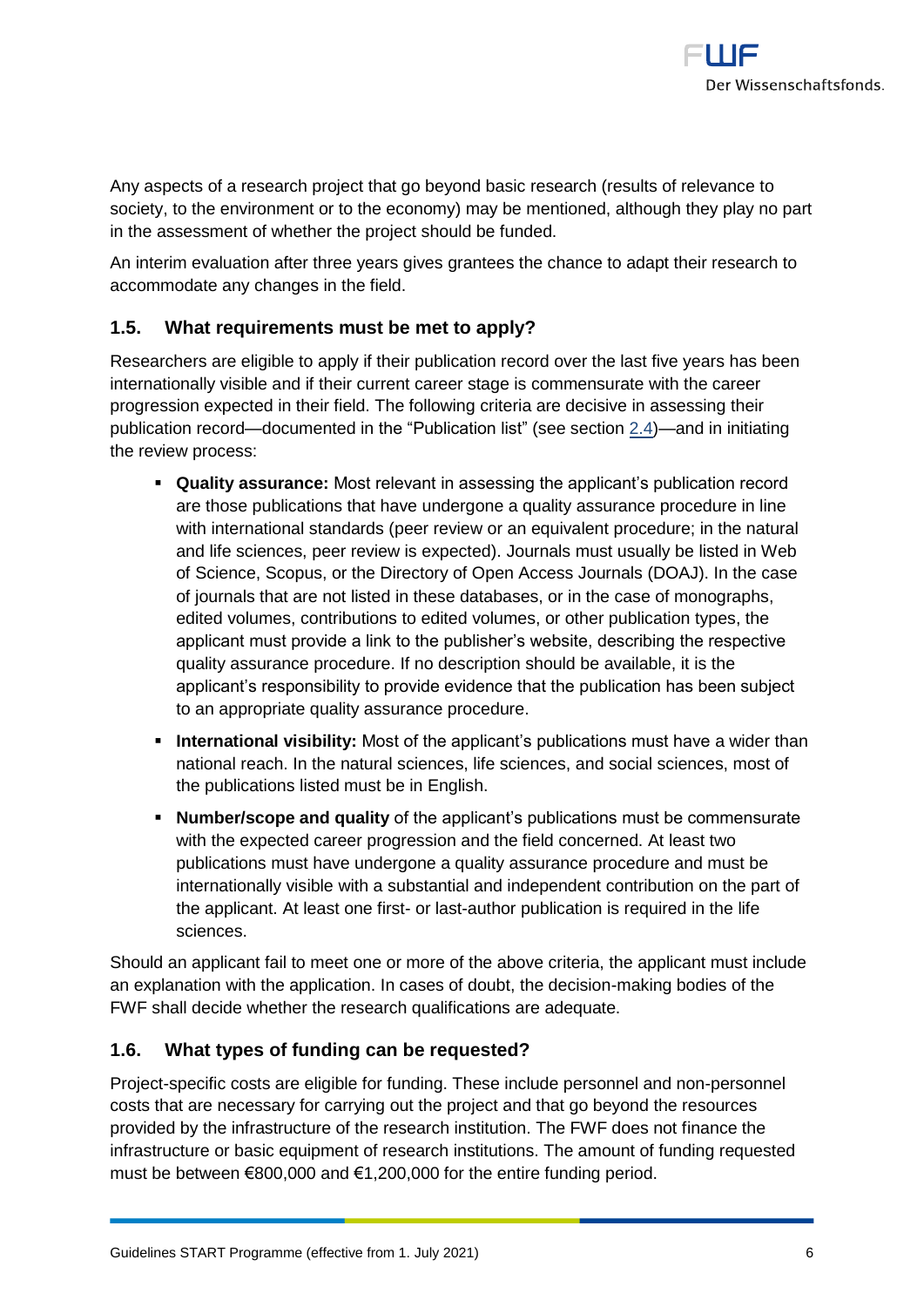

For information on requesting funding for the personnel costs of the principal investigator (= applicants who intend their salary to be paid from the grant), see [Information on funding](https://www.fwf.ac.at/fileadmin/files/Dokumente/Antragstellung/information_grant-salaried-PI.pdf)  [the principal investigator's \(PI's\) salary.](https://www.fwf.ac.at/fileadmin/files/Dokumente/Antragstellung/information_grant-salaried-PI.pdf)

The National Research Partner form should be completed for costs arising from the collaboration with [national research partners](https://www.fwf.ac.at/fileadmin/files/Dokumente/Antragstellung/glossary_application-guidelines.pdf) that are not invoiced to the principal investigator, but have to be handled directly between the research institution of the national research partner and the FWF.

### <span id="page-6-0"></span>**1.7. START and ERC Starting Grant**

With the submission of a START application, the applicant commits him- or herself – provided that there is no formal reason why this may not be done – to submitting an application with the same content within the next possible call<sup>3</sup> for ERC-Starting Grants. Further information about the ERC Funding Schemes may be found at [https://erc.europa.eu/funding/starting-grants.](https://erc.europa.eu/funding/starting-grants)

# <span id="page-6-1"></span>**2. Application content and form**

#### <span id="page-6-2"></span>**2.1. Sections of the application**

A complete application must include the following parts:

- **1) Academic abstract** in **English** comprising no more than **3,000 characters** (incl. spaces; no formulas or special characters). The academic abstract will be used to inform potential reviewers about the project. The abstract must be subdivided into the following sections using the given English terms:
	- Wider research context / theoretical framework
	- Hypotheses / research questions / objectives
	- Approach / methods

 $\overline{a}$ 

- Level of originality / innovation
- **•** Primary researchers involved

Where options are given (indicated by slashes), please choose an option that is appropriate for your project.

<sup>3</sup> Applicants are requested to submit their ERC Starting Grant proposal with similar content at the next possible deadline (January 2022).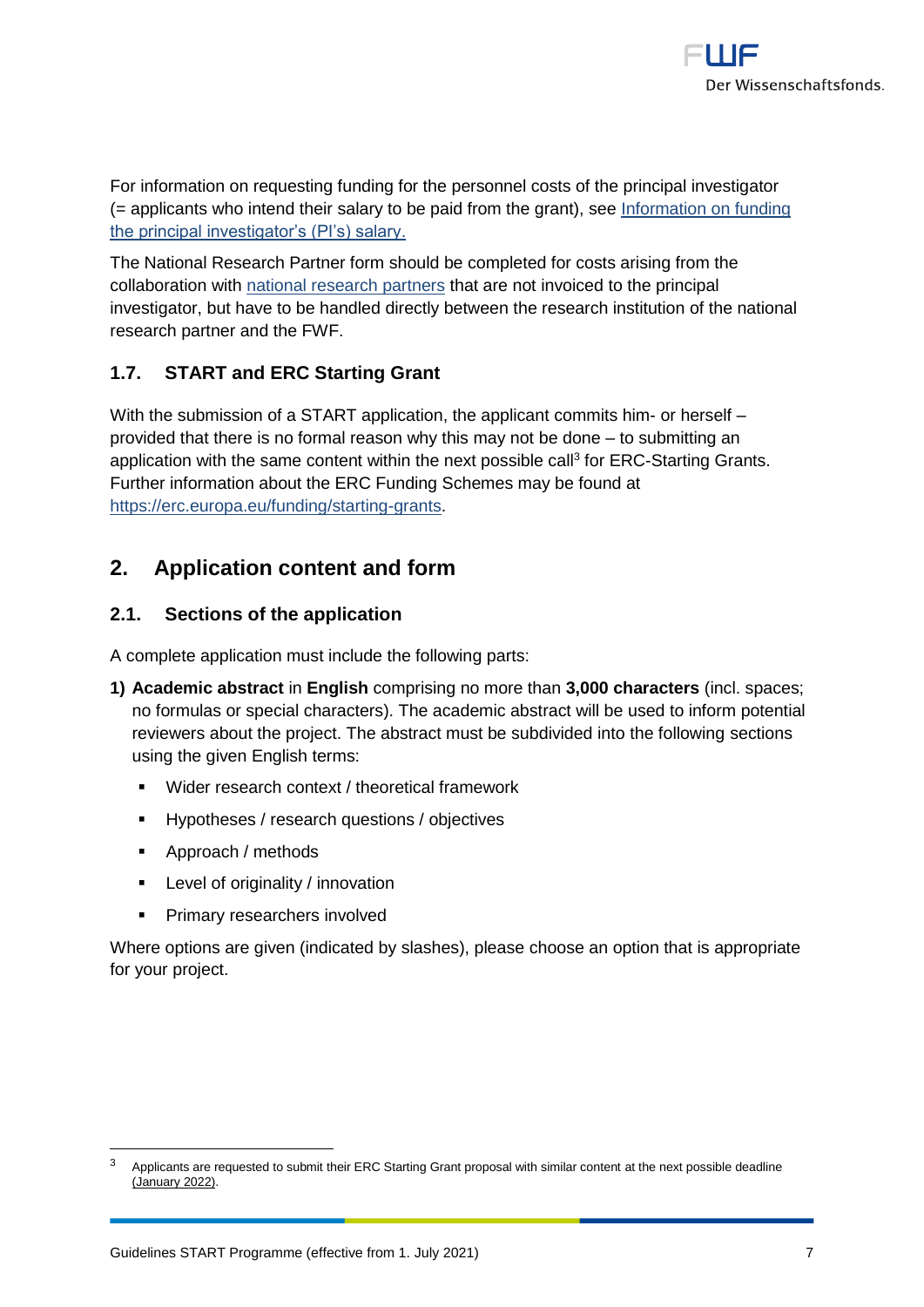

#### **2) Project description**:

A project description on no more than 22 consecutively numbered pages, incl. table of contents, list of abbreviations, headings, figures, captions, tables, footnotes, etc. according to the formal requirements mentioned in Section [2.2.](#page-7-0)

The project description must also include the following annexes on additional pages:

- Annex 1: List of literature cited in the application (*References*) on no more than 5 pages;
- **EXT** Annex 2: Information on research institution(s) and justification of requested funding;
- **Annex 3: Academic curriculum vitae (hereinafter referred to as CV) and description of** previous research achievements of the applicant (no more than 3 pages per CV);
- Annex 4: Letter of recommendation;
- **EX Annex 5 (optional): Confirmations (collaboration letters) of national and international** cooperation partners (no more than 1 page per letter);

#### **3) Attachments to be uploaded individually:**

- Mandatory: complete publication list of the applicant, broken down into quality assured and non-quality assured (see also Section [2.4\)](#page-11-2).
- Where applicable: cover letter; list of reviewers to be excluded; report on results or final report for follow-up applications (see also Section [3\)](#page-16-0); for resubmissions: overview of all changes made in the resubmitted application and response(s) to reviews; etc.

#### **4) Completed forms:**

- Required forms: *Academic abstract*, *Application form*, *Programme specific data* form, *Cost breakdown* form and *Co-authors* form;
- Optional forms: *National research partners* form, *National / International cooperation arrangements* form.

#### <span id="page-7-0"></span>**2.2. Formal requirements and submission of application**

#### <span id="page-7-1"></span>**2.2.1. Language of application**

To allow applications to be reviewed by international experts, applications must be submitted in English.

#### <span id="page-7-2"></span>**2.2.2. Formatting**

The continuous text in the project description, annexes 1-3, and the attachments (except for quotes) must be written in 11 pt. font with 1.5 line (15-20 pt.) spacing and at least 2 cm margins. Applicants must comply strictly with all upper limits (e.g., number of pages, attachments, etc.).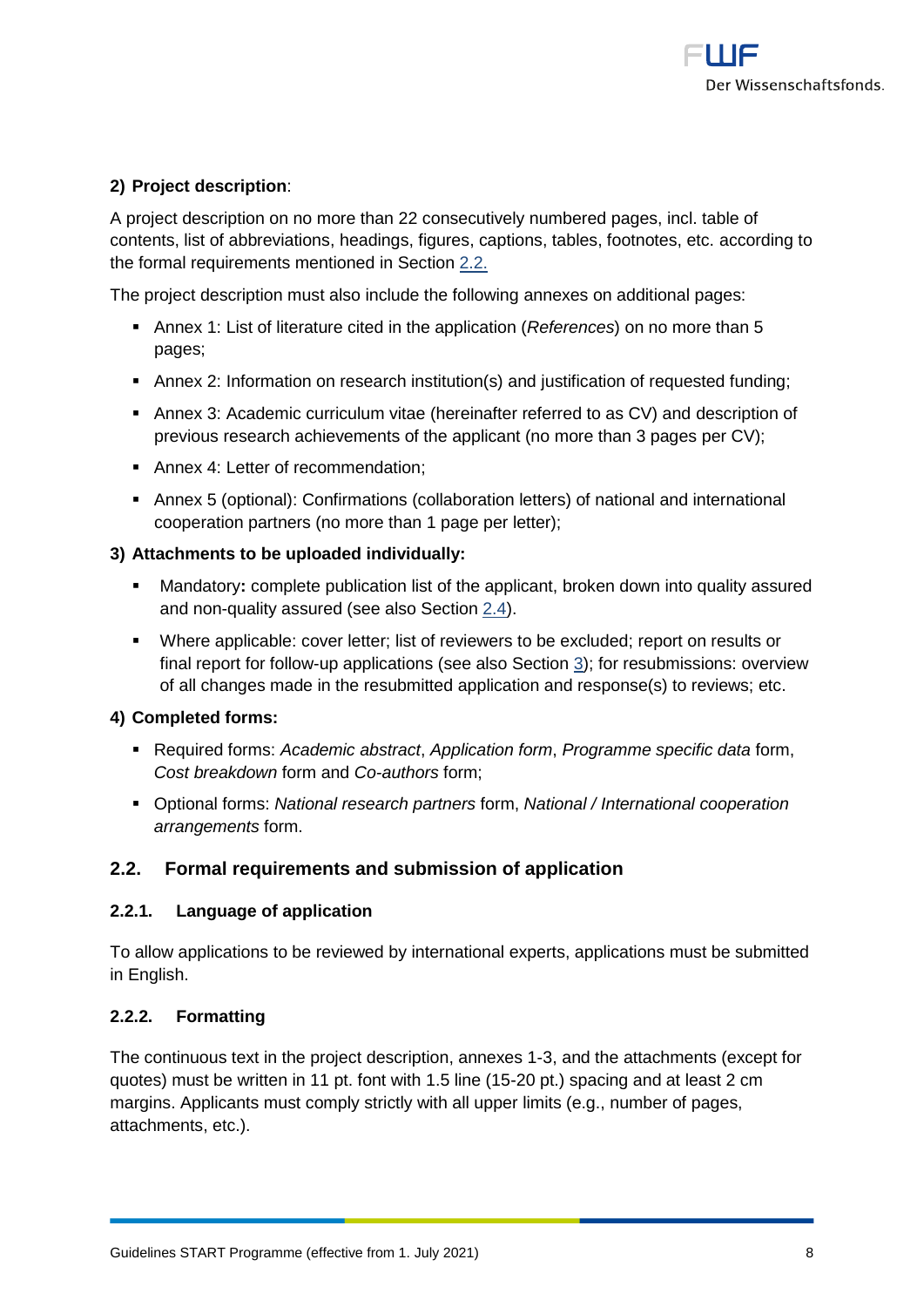

Citations in the text and the list of works cited (*References*) in the application must be in line with the conventions of the respective discipline, preferably according to a widely-used style guide (e.g., *Chicago Manual of Style*, *APA Publication Manual*). Applicants are free to choose the citation conventions or style guide they prefer, but they must apply them/it consistently throughout the application. If available, a [DOI address](http://www.doi.org/) or another persistent [identifier](https://en.wikipedia.org/wiki/Persistent_identifier) should be used for the literature cited.

#### <span id="page-8-0"></span>**2.2.3. Submitting the application**

The application must be submitted online at *[elane](https://elane.fwf.ac.at/page/panel/loginpanel?7)*.

To submit the application online, applicants are required to register at the address shown above. All the necessary forms must then be filled out online; additional documents such as the project description can be uploaded. For additional information, see the "Quick reference" guide at *[elane](https://elane.fwf.ac.at/page/panel/loginpanel?7)*.

#### **1) Required parts of the application:**

- **a) Files:**
	- **Proposal.pdf** (project description incl. annexes 1-4 and where applicable 5, with PDF bookmarks, at least for the major sections)
	- **Publication\_list.pdf** (publication list of the applicant for the last 5 years, broken down into quality assured and non-quality assured)

#### **b) Forms:**

- *Academic abstract* in **English**
- *Application form*
- *Programme specific data*
- *Cost breakdown*
- *Co-authors* (mandatory information)
- *National research partners* (optional)
- *National and international cooperation arrangements* (optional)

#### **2) Optional file uploads:**

- *Cover* Letter.pdf (= accompanying letter)
- *Negative list.pdf* (= list of reviewers who should be excluded)
- *Overview\_Revision.pdf* (=in the case of resubmission, overview of all changes made in the resubmitted application)
- *Revision.pdf* (=in the case of resubmission, an overall response to all the reviewers or, if preferred, a short response to *each* reviewer saved in a *separate* file: *Revision\_A.pdf, Revision\_B.pdf* etc.)
- *Quotes\_other\_costs.pdf*

Once the application has been submitted (deadline 20<sup>th</sup> September 2021, 13.59 CEST), a [PDF cover sheet](https://www.fwf.ac.at/fileadmin/files/Dokumente/Antragstellung/glossary_application-guidelines.pdf) will be generated automatically. This cover sheet must be signed by hand and stamped by the responsible representative of the applicant's research institution before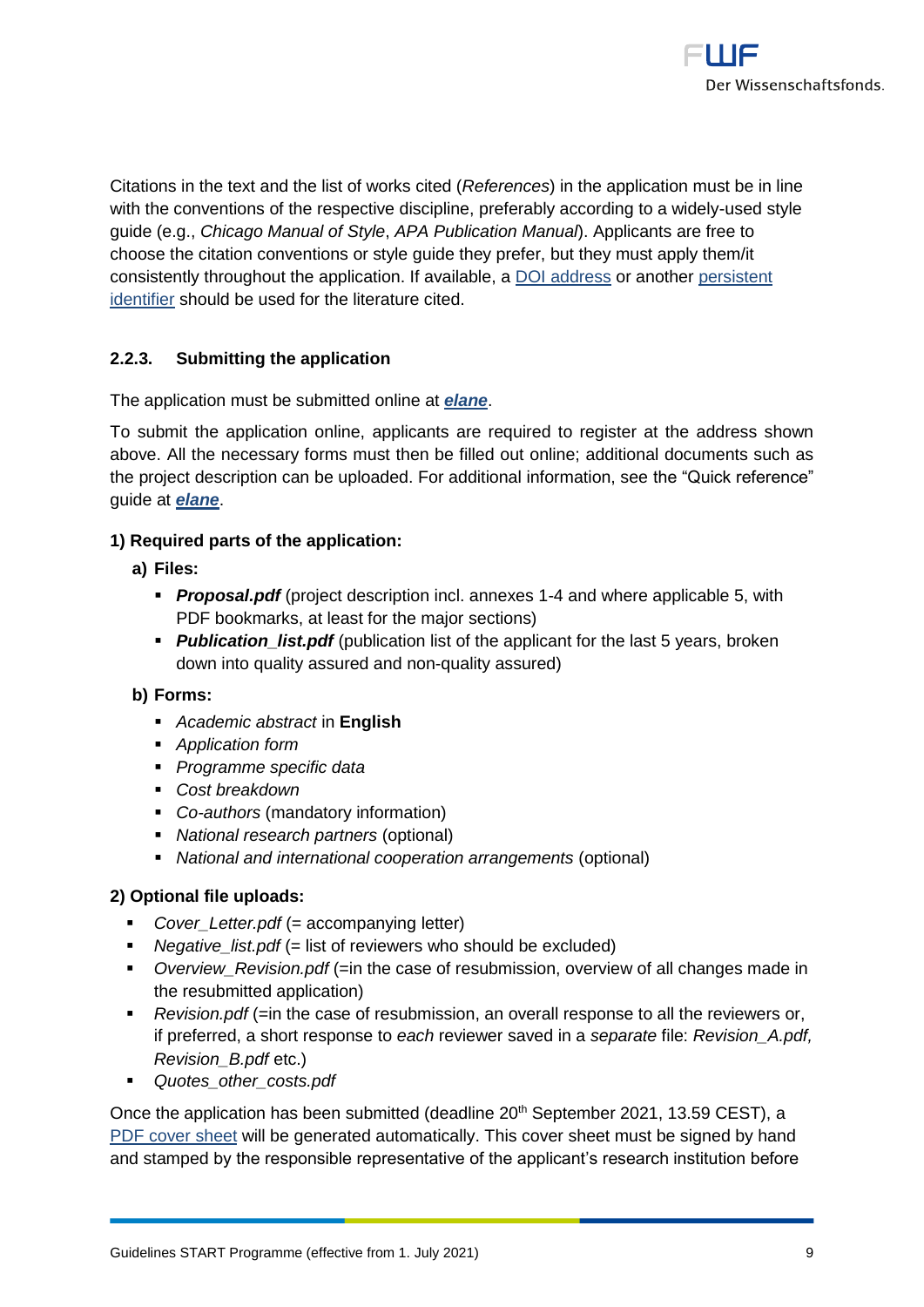

being sent to the FWF by conventional mail (date of postmark 20<sup>th</sup> September 2021). The application shall not be considered officially submitted until the FWF receives the signed and stamped cover sheet. Alternatively, the signed and stamped cover sheet can be scanned in, signed using the applicant's qualified electronic signature<sup>4</sup> (e.g., mobile phone signature), and sent to the FWF [\(office@fwf.ac.at\)](mailto:office@fwf.ac.at) by e-mail. Please note that a scanned, signed and stamped cover sheet is invalid if it does not have a qualified electronic signature.

#### <span id="page-9-0"></span>**2.3. Project description and annexes**

The project description must comprise no more than 22 pages and include a table of contents as well as the contents described in section [2.3.1.](#page-9-1) Annexes must be attached to the project description in the order indicated starting with section [2.3.2](#page-10-0) to section 2.3.6.

#### <span id="page-9-1"></span>**2.3.1. Scientific/scholarly aspects**

- (1) State of the art of relevant international research (including own preliminary work, if applicable) and relation of the project to this context
- (2) Clearly defined aims and hypotheses or research question(s) of the project
- (3) Description of the project's anticipated level of originality or innovation<sup>5</sup>
- (4) Methods

- (5) Intended [cooperation arrangements](https://www.fwf.ac.at/fileadmin/files/Dokumente/Antragstellung/glossary_application-guidelines.pdf) (national and/or international) as part of the planned project should be explained. This explanation should specify the people with whom the applicant aims to collaborate, what the subject of the intended cooperation arrangement(s) will be and what they will contribute to the project. All of the national and/or international cooperation arrangements that were stated to be essential in the project description should be listed on the *cooperation arrangements* form and may be evidenced by a collaboration letter.
- (6) Work plan and timeline
- (7) Research-related qualifications of the researchers involved and importance of the project for the career development of the applicant
- (8) All potential ethical, safety-related, or regulatory aspects<sup>6</sup> of the submitted project and how the applicant plans to deal with them must be described in a separate section.

<sup>4</sup> For example:<https://www.buergerkarte.at/en/pdf-signature-mobile.html>

<sup>5</sup> Examples of projects worthy of funding include, among others:

Research on new ideas and/or examination of new research questions,

<sup>▪</sup> Application or development of new research methods, new technologies, or original approaches to solving research questions,

Application or modification of existing methods, technologies, or approaches to new research questions.

Please note that the next logical step or the incremental further development of published data is not considered to be innovative or original.

<sup>6</sup> For instance, the European Commission's *[Ethics for Researchers](http://ec.europa.eu/research/participants/data/ref/fp7/89888/ethics-for-researchers_en.pdf)* or *[The European Code of Conduct for Research Integrity](https://ec.europa.eu/research/participants/data/ref/h2020/other/hi/h2020-ethics_code-of-conduct_en.pdf)* can serve as a guide here*.*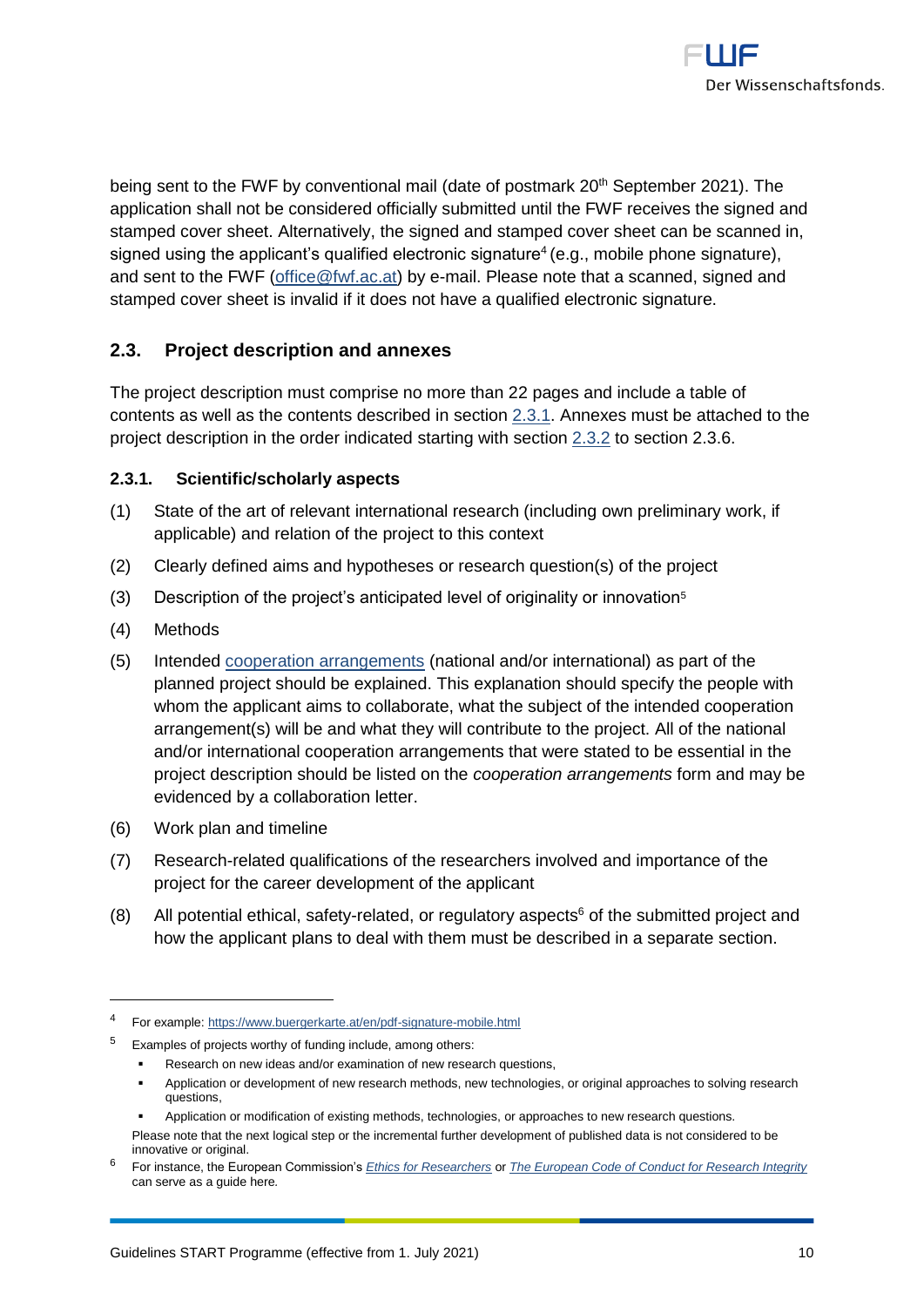

These questions should be addressed briefly in the text even if the applicant believes the project does not raise any ethical issues.

 $(9)$  A separate section must describe what sex-specific and gender-related issues<sup>7</sup> the planned project may potentially give rise to, and how the applicant intends to deal with them. These must be addressed briefly in the text even if the applicant believes the project does not raise any sex-specific and gender-related issues.

#### <span id="page-10-0"></span>**2.3.2. Annex 1: List of references**

**EXECT** List of literature cited in the application on no more than 5 pages

#### <span id="page-10-1"></span>**2.3.3. Annex 2: Financial aspects**

The template for the description of projected costs can be found in [Appendix I.](#page-19-0)

- **.** Information on the research institution and those of the national research partners
	- ‒ Available personnel (not financed by the FWF; usually, the principal investigator and the personnel of the research institutions)
	- ‒ Available infrastructure
- **•** Information on the funding requested
	- ‒ Concise justifications for the personnel requested (type(s) of requested position(s), job descriptions, extent of employment, and duration of involvement in the project);
	- ‒ Concise justifications for non-personnel cost (equipment, materials, travel, and other costs).

#### <span id="page-10-2"></span>**2.3.4. Annex 3: Academic CV and description of previous research achievements**

The academic CV and research achievements for the principal investigator must be described on no more than three pages.

*2.3.4.1. Required contents for the academic CV*

- Name and contact details of the person, address of the research institution, and relevant websites. It is also required to provide a publicly available link to a list of all published publications; the use of ORCID is expressly recommended for this purpose.
- List of academic milestones and relevant positions held to date (with a brief explanation of any career gaps, if applicable).
- Main areas of research and short statement of the most important research results achieved to date.

 $\overline{a}$ 

<sup>7</sup> Positioning and reflecting on the research approaches planned for the project in terms of sex-specific and gender-related issues, for instance: Is the research approach likely to produce sex-specific and gender-related findings? If so, what findings? How and where are these integrated into the research approach? (For information on checking the relevance of sex-specific and gender-related issues to a project, see FWF webste [Gender Issues.](https://www.fwf.ac.at/en/about-the-fwf/gender-issues)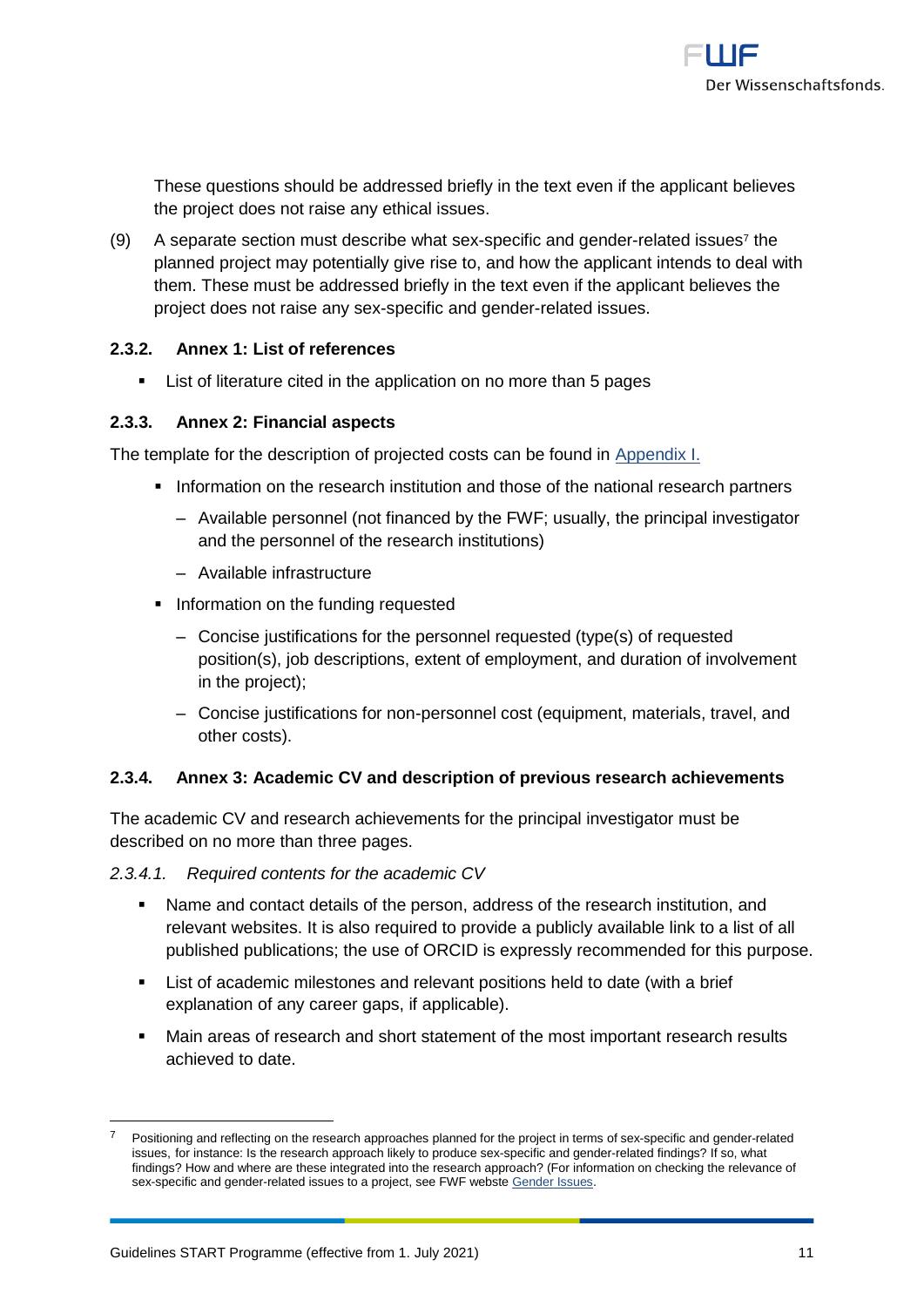

#### *2.3.4.2. Required description of previous research achievements*

- Academic publications: list of no more than ten of the most important published or accepted academic publications (journal articles, monographs, edited volumes, contributions to edited volumes, preprints, proceedings, etc.), for each publication, either a [DOI address](http://www.doi.org/) or another [persistent identifier](http://en.wikipedia.org/wiki/Persistent_identifier) must be indicated. In accordance with the *[San Francisco Declaration on Research Assessment](https://sfdora.org/)* (DORA), journal-based metrics like the journal impact factor should not be included.
- Additional research achievements: list of no more than ten of the most important scientific/scholarly research achievements apart from academic publications, such as awards, conference papers, keynote speeches, important research projects, research data, software, codes, exhibitions, knowledge transfers, science communication, licenses, or patents.

#### <span id="page-11-0"></span>**2.3.5. Annex 4: Letter of recommendation**

▪ A letter of recommendation from the head or the group leader of the research institute, where the project will be hosted. The person writing the letter may send it directly to the FWF Office.

#### <span id="page-11-1"></span>**2.3.6. Annex 5 (optional): Collaboration letters**

▪ Confirmations (each no more than 1 page) of national and international cooperation partners that are stated to be essential in the project description.

#### <span id="page-11-2"></span>**2.4. Mandatory appendix: Publication list**

A list of all research publications<sup>8</sup> (broken down into "quality assured publications" and "other publications", see section [1.5\)](#page-5-0) of the applicant (*publication\_list.pdf*). This list – which will not be forwarded to the reviewers – is used to assess applicants' eligibility and helps the FWF to speed up the process of finding reviewers who do not have a conflict of interest.

#### <span id="page-11-3"></span>**2.5. Eligible project-specific costs**

The only projected costs eligible for funding are those in the following cost categories.

#### <span id="page-11-4"></span>**2.5.1. Personnel costs**

The application should include all persons, in addition to the staff already available, who will be required for the proposed project and who will work exclusively on the proposed project.

The available legal categories of employment are contracts of employment for full- or parttime employees (DV) and reimbursement for work on an hourly basis (GB). In addition, a part-time contract of employment (DV 50%, "studentische MitarbeiterInnen") may be

<sup>&</sup>lt;sup>8</sup> Publication lists must include: all authors, complete titles, journal, year, and page numbers. For each publication, if available, either a [DOI address](http://www.doi.org/) or another [persistent identifier](http://en.wikipedia.org/wiki/Persistent_identifier) should be indicated; for publications with more than 20 authors, an "et al." reference can be used.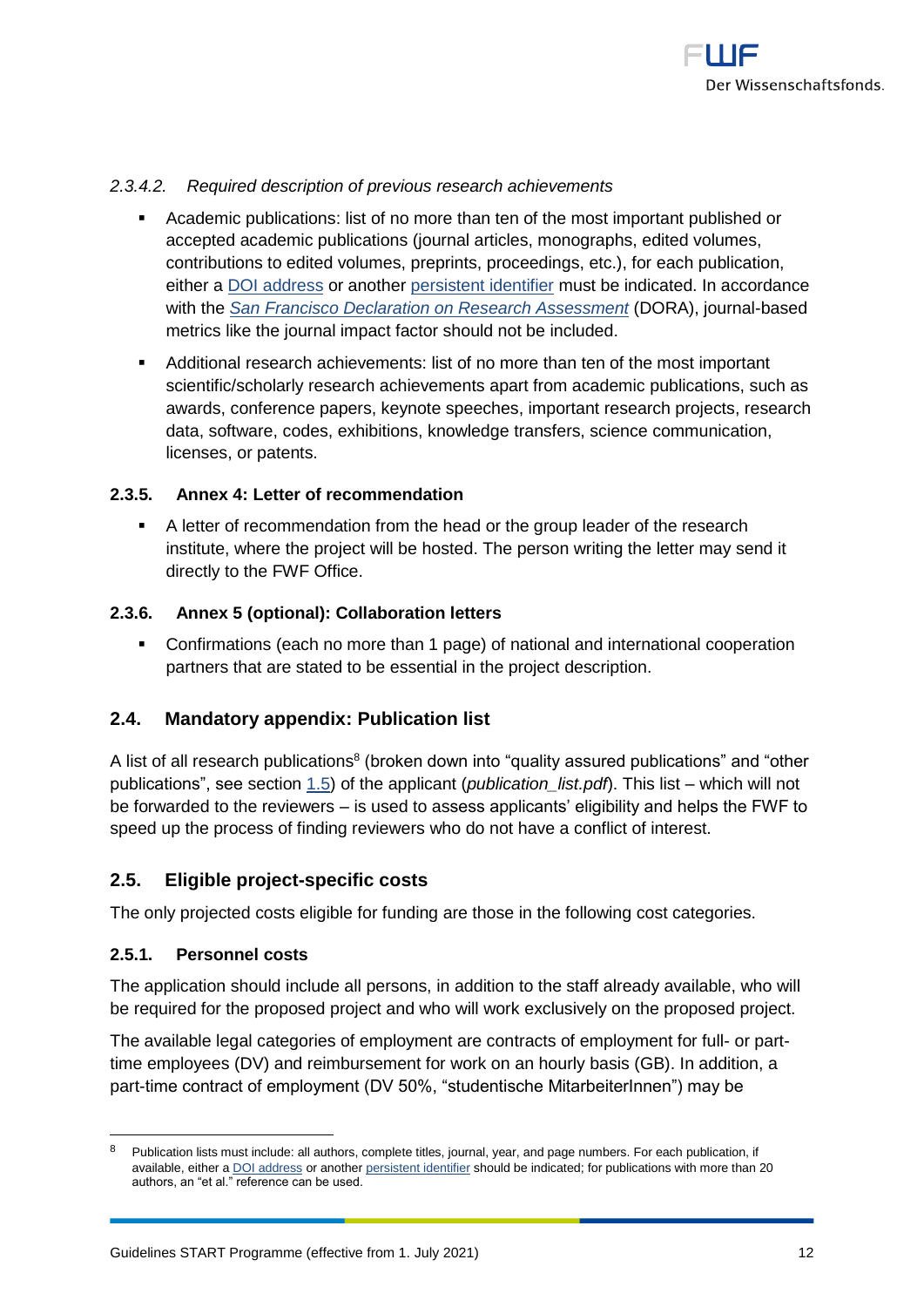requested for people who have not yet completed a master's or diploma programme in the relevant subject. Please note that the maximum amount of employment that can be requested for doctoral candidates is 75% (equivalent to 30 hours per week).

The current FWF salary scheme (["personnel costs and salary scale"](http://www.fwf.ac.at/en/research-funding/personnel-costs/) or for graduates of medicine in Austria ["Personnel costs / Salaries for Graduates of Medical Studies in Austria"](https://www.fwf.ac.at/fileadmin/files/Dokumente/Personalkostensaetze/personnel-costs-2021-medicine.pdf)) indicates the salaries that may be requested.

The FWF grants an annual increase to compensate for inflation; this is applied automatically to all contracts of employment in START projects that are valid when the increase is effected.

#### <span id="page-12-0"></span>**2.5.2. Grant-salaried principal investigators:**

The FWF defines a grant-salaried principal investigator as a principal investigator whose salary is to be paid from the funding provided for the project. Female applicants are also eligible to apply for funding for professional development.

A detailed description of the requirements and application procedure can be found in the [Information on funding the principal investigator's \(PI's\) salary.](https://www.fwf.ac.at/fileadmin/files/Dokumente/Antragstellung/information_grant-salaried-PI.pdf)

#### <span id="page-12-1"></span>**2.5.3. Equipment costs**

Equipment may only be requested if it is specifically required for the project.

In this context, "equipment" includes scientific instruments, system components, selfconstructed devices (generally assembled from smaller pieces of equipment and materials), and other tangible fixed assets as well as intangible assets such as licenses, industrial property rights, and licenses derived from such rights, whose acquisition cost per item exceeds the amount of EUR 1,500.00 (incl. VAT, unless the research institution is entitled to deduct VAT) and where the said equipment is financed primarily (more than 50% of the total costs of the specific item) from FWF funds.

For items of equipment which are required specifically for the project and whose acquisition cost (including VAT) is €24,000.00 or higher, applicants must confirm with their signatures on the application form (*Affirmation of applicant)* that they have verified that no comparable equipment that could be used or shared is available within a reasonable distance, and that the possibility of (co-)financing by third parties has been explored. Applicants must also ensure that they are aware of any possible costs that could arise from the use, maintenance, and repairs of the equipment.

The principal investigator is to instruct his/her research institution to order the equipment and effect payment accordingly. In all equipment purchases, the research institution's procurement guidelines are to be observed. Each item of equipment is to be recorded in the institution's inventory and the acquisition costs are to be reimbursed from the respective project budget in accordance with the relevant agreement between the research institution and the FWF.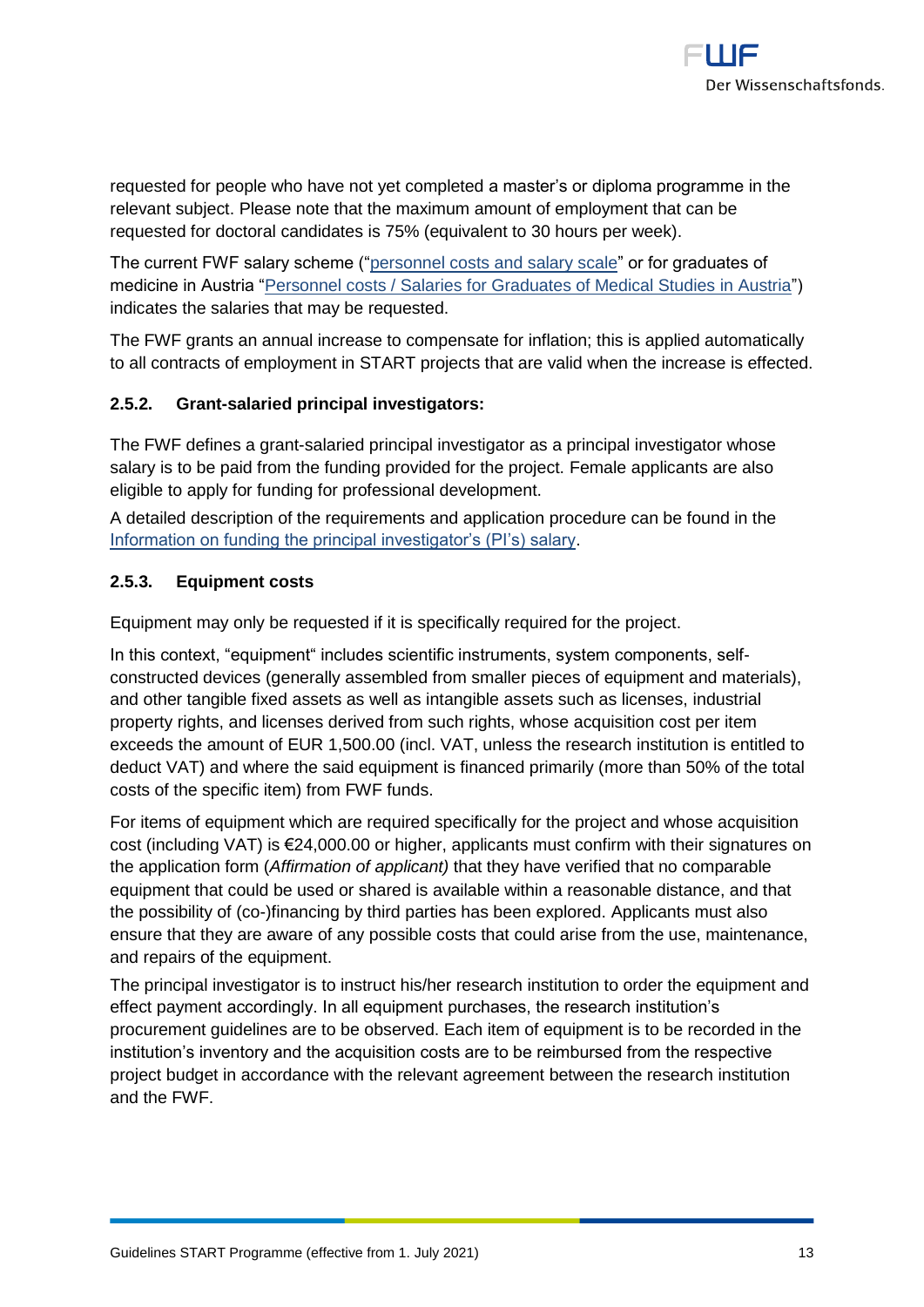#### <span id="page-13-0"></span>**2.5.4. Material costs**

"Materials" encompasses consumables and small pieces of equipment (cost per item is below €1,500.00 incl. VAT).

The calculation of requested funds for project-specific material costs should be justified with reference to the timelines, work plans, and experiment plans. In making the calculation, experience from previous projects should be considered.

#### <span id="page-13-1"></span>**2.5.5. Travel costs**

Funding may be requested for project-specific travel and accommodation, field work, expeditions, etc. The project description must include a detailed travel plan broken down by project participant. This plan must indicate which persons, for what purpose, when (in which year of the project), for how long and where they will be travelling, and how much this will cost.

Travel expenses for researchers from other Austrian and foreign research institutions can only be granted in exceptional cases and require detailed justification.

The calculation of travel and accommodation costs should generally be based on the federal regulations governing travel costs (RGV). The current RGV rates for travel abroad can be found in the following [document.](http://www.fwf.ac.at/fileadmin/files/Dokumente/Downloads/bgbl.pdf)

For longer stays, a transparent and appropriate budget should be prepared; in general, this budget will be lower than the costs calculated based on RGV rates.

#### <span id="page-13-2"></span>**2.5.6. Costs as part of national and international cooperation arrangements**

In contrast to national research partners (see section [1.6\)](#page-5-1), costs arising within the context of a research collaboration with an external research institution are to be borne by that research institution.

Within the context of cooperation arrangements, funds may only be transferred to a cooperation partner (whether or not they are based abroad) if they are clearly limited contracts or services and directly necessary for carrying out the Austrian project. These costs must be substantiated by a vendor quote, and funding for them can be requested under "Other costs". This does not apply to [cooperation arrangements with scientists or scholars](https://www.fwf.ac.at/en/research-funding/fwf-programmes/international-programmes/developing-countries-projects/)  [from developing countries.](https://www.fwf.ac.at/en/research-funding/fwf-programmes/international-programmes/developing-countries-projects/)

#### <span id="page-13-3"></span>**2.5.7. Other eligible costs**

- **•** Independent contracts for work and services (costs for work of clearly defined scope and content carried out by individuals, provided that they are justified in terms of research and economical)
- Costs for the preparation, archiving, open access, and reuse of research data in repositories in accordance with the [Open Access Policy](https://www.fwf.ac.at/en/research-funding/open-access-policy/) of the FWF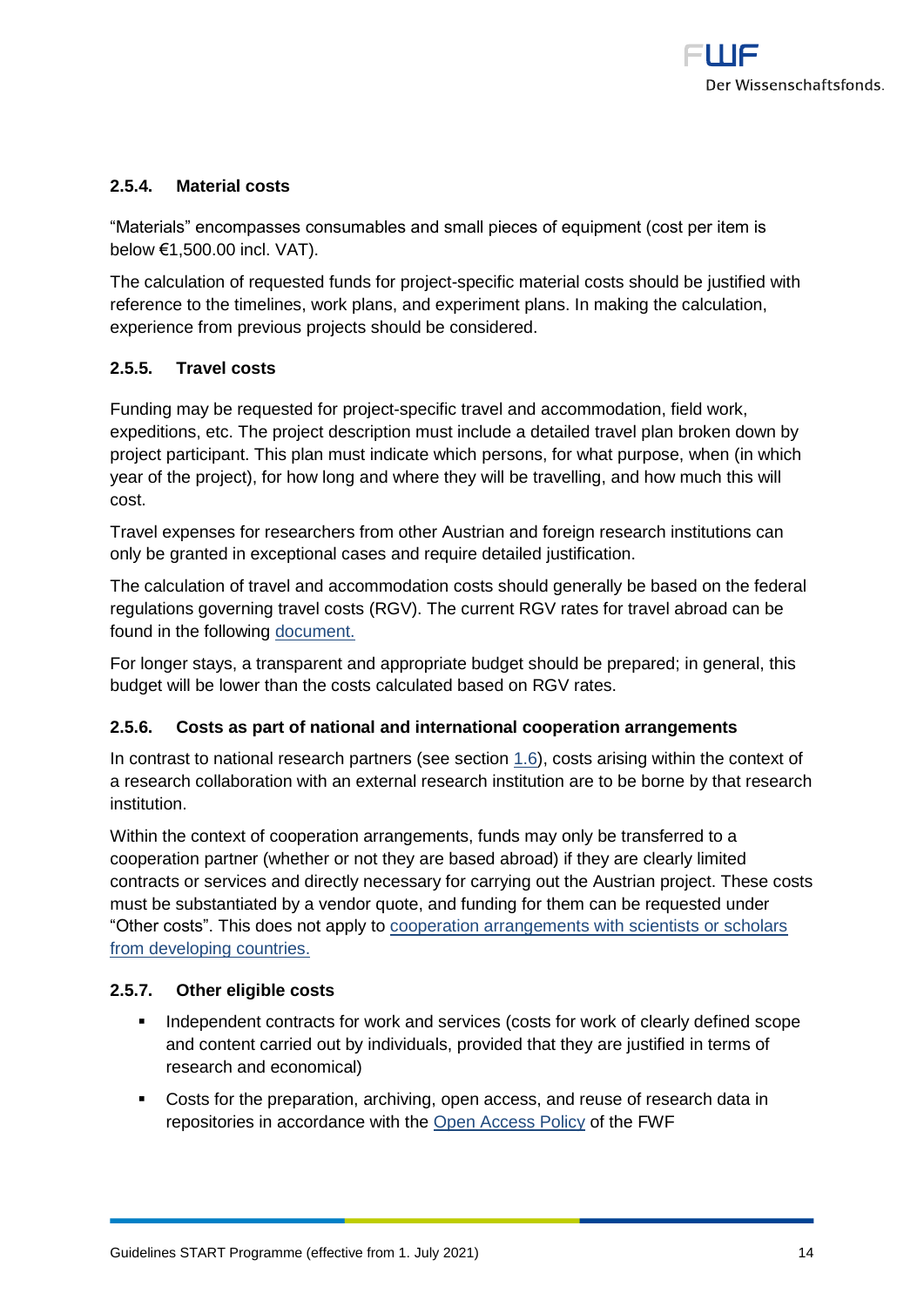

- Costs that cannot be included under personnel, equipment, materials, or travel costs, for example:
	- ‒ Coverage of costs for the use of research facilities, e.g., costs for the projectspecific use of available equipment (project-specific "equipment time") or large research facilities; in any case, vendor quotes should be provided. Where the costs exceed  $\epsilon$ 10,000.00 not including VAT (over the entire term of the project), each vendor quote must be accompanied by the corresponding calculation basis. This calculation must include information on the nature and scope of the services for which project-specific costs are incurred (according to internal charging procedures, e.g., based on usage days or hours, or based on the number and type of measurements/analyses performed, etc.) and may not contain any infrastructure-related costs like equipment depreciation, supplementary charges for overhead, costs of research premises, etc.
	- ‒ Costs for any laboratory animals necessary for the project
	- ‒ Costs for project-specific work carried out outside the applicant's research institution (e.g., for analysis work performed elsewhere, interviews, sample collection, preparation of thin slices, etc.); vendor quotes should be uploaded
	- ‒ Costs for the disposal of project-specific hazardous waste

#### <span id="page-14-0"></span>**2.6. Forms**

All required forms must be completed in their entirety. In order for the application to be legally binding, the FWF requires the PDF cover sheet with original signatures and an original stamp or seal. The blank cover sheet can be generated once the application has been completed (*elane* cover sheet).

- Affirmation of applicant,
- **EXEDENT Affirmation of applicant's research institution,**
- Declaration of the applicant on the GDPR,
- **•** if applicable, a copy of the Affirmation of national research partner(s),
- if applicable, the Affirmation of the national research partner's research institution.
- In addition the commitment to submit an identical ERC-Starting Grant within the next possible call must also be signed by the applicant (part of the automatically generated cover sheet).

Form *co-authors:* All persons who have made substantial scientific/scholarly contributions to the application, either at its conception or during its writing, should be named. A brief description of the nature of each contribution should be included; where there are no coauthors, applicants should state this explicitly on the form.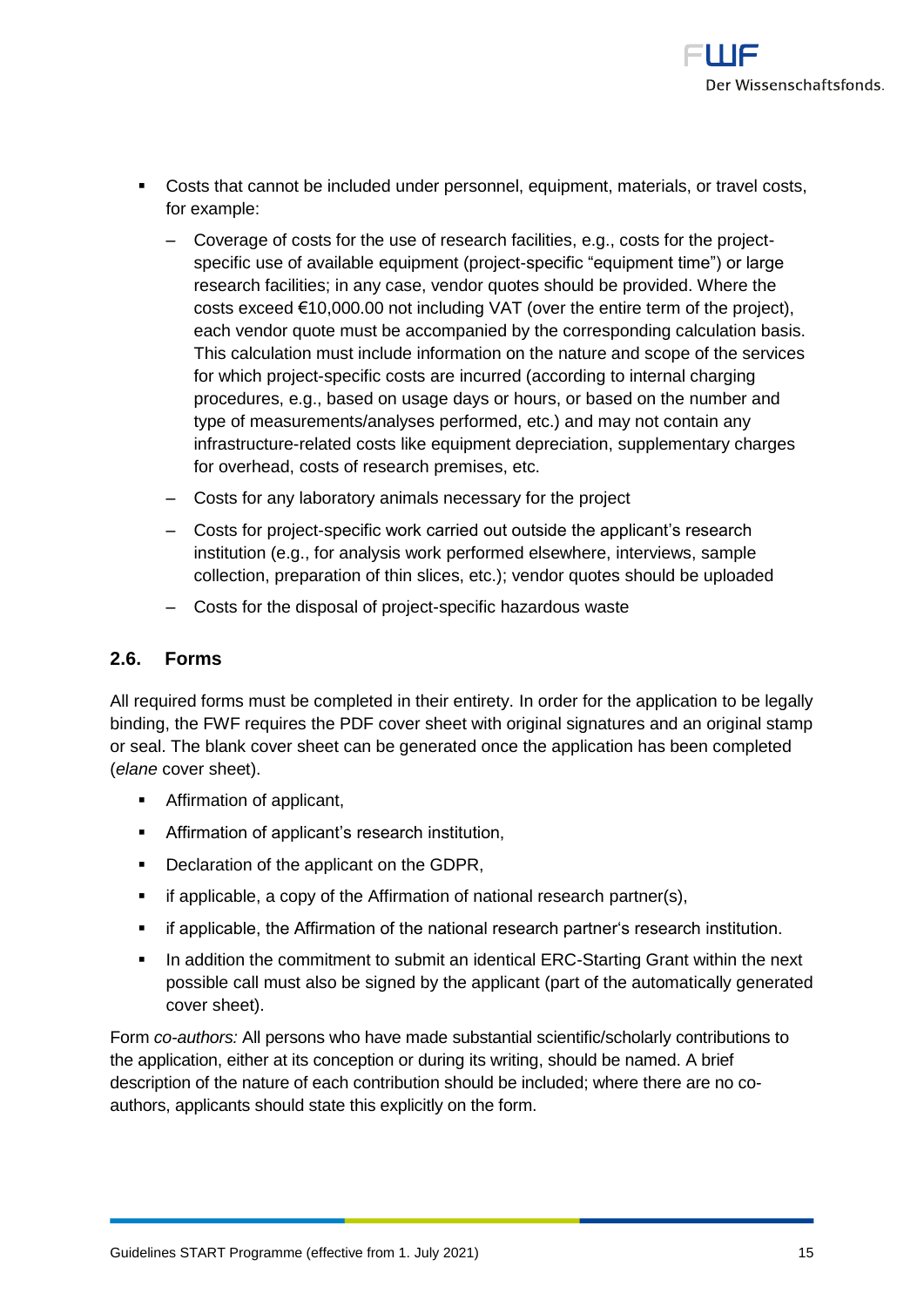

#### <span id="page-15-0"></span>**2.7. Additional attachments**

In addition to the project description and the forms, the following attachments should be uploaded, where applicable:

- **■** Cover letter:
- **EXECUTE:** List of reviewers who should be excluded:
- Attachments when revising a rejected application (resubmission); see Section 2.8.;
- Vendor quotes for any relevant items requested under "Other costs" (e.g., use of research facilities),
- Evidence of periods of child care, compulsory military or civilian service, or time spent obtaining qualifications/training relevant to the field of research or for long-term illness should be submitted if the maximum permitted time since conferment of the doctoral degree is exceeded.

It should be noted that any annexes or attachments in addition to the ones mentioned above shall not be considered in further stages of the process (such as publications not yet published).

#### <span id="page-15-1"></span>**2.8. Revising a rejected application ("resubmission")**

A resubmission is defined as the revision of an application which has already been rejected with the same or similar research questions, regardless of the programme category. Where an applicant submits an application on the same or very similar research questions yet does not consider it to be a resubmission but an entirely new project, the applicant must submit a separate accompanying letter to the FWF Office explaining how the research questions have changed. For example, changes in research methods alone are not sufficient for a proposal to qualify as a completely new project. In cases of doubt, the decision-making bodies of the FWF shall decide.

If the project submitted is a resubmission of a rejected application,

- an accompanying letter containing an overview of all changes made in the resubmitted application must be submitted to the FWF. This overview will not be passed on to the reviewers.
- response(s) to reviews: the applicant can decide whether the response(s) should be passed on to the relevant previous reviewer or all reviewers (see [section](#page-16-0) [3\)](#page-16-0). These response(s) should address the suggestions and criticism expressed in each review of the previous application and point out the changes made on that basis. Such responses are not necessary in the case of reviews written by persons who are to be excluded from the review process for the resubmitted application. However, such exclusions must be justified and will also be counted toward the list of reviewers who should be excluded for the resubmission.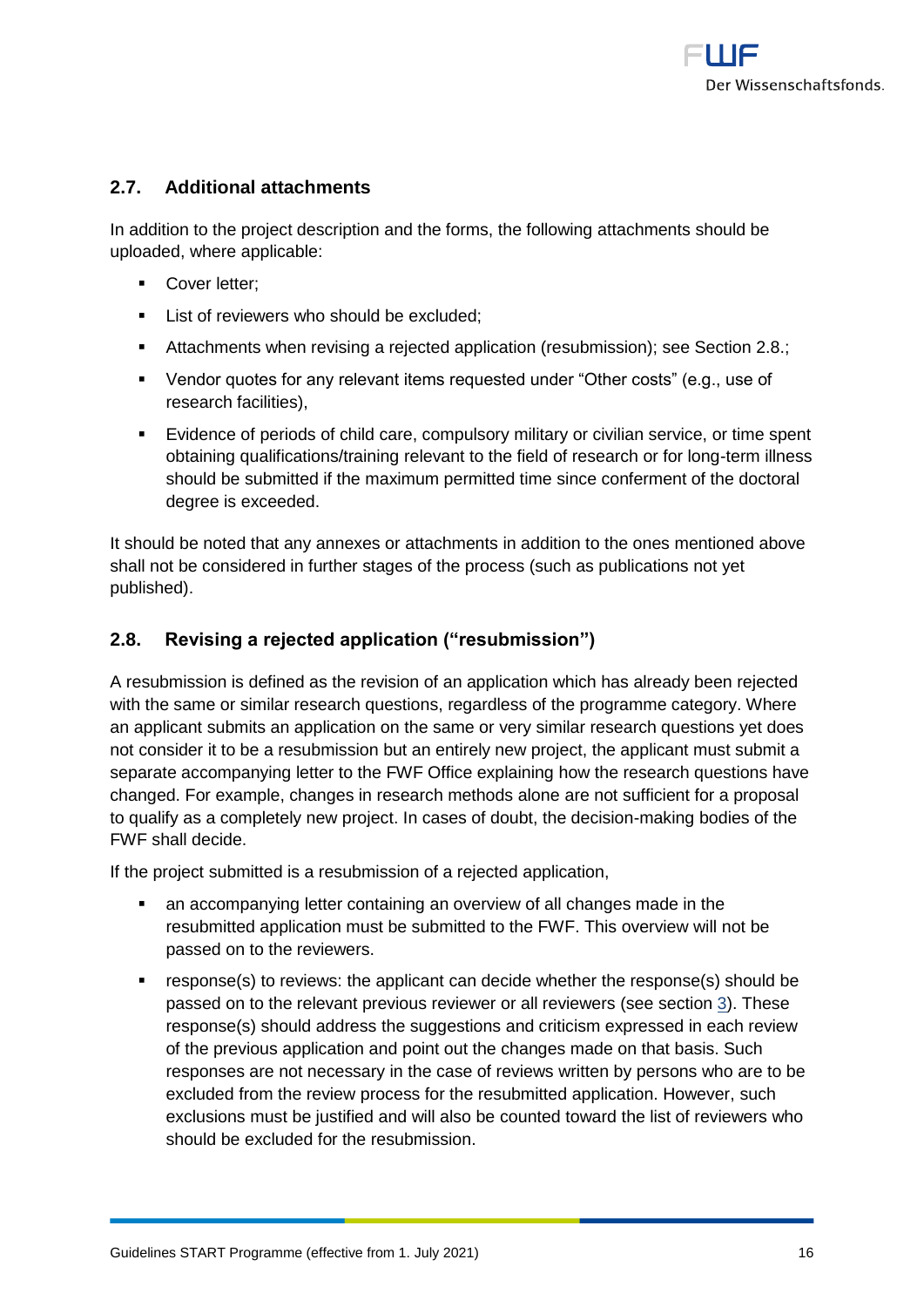

If all the reviewers are to receive the response(s), the applicant must submit a single document containing an overall response. If the response(s) are to be passed on only to the reviewers who were previously involved, the applicant should include a short response to each review in a separate document.

Resubmissions must show changes. In the case of resubmissions of applications that have been rejected for the standardised reasons C3, C4, and C5, the changes need to be substantial (based on the comments in the reviews). If such changes are not made, the application will be returned without review by the decision-making bodies of the FWF.

# <span id="page-16-0"></span>**3. Processing and decision on the application**

The FWF Office undertakes a formal check of all applications submitted within the deadline. Please note that no alterations may be made to the application after the submission deadline. The date of the postmark of the consignment (= final PDF cover sheet with original signatures and stamp of the research institution) serves as proof of timely submission.

All applications that meet the relevant research and formal criteria will be sent to reviewers (generally working outside Austria) nominated by the FWF Board and confirmed by the decision-making bodies of the FWF. For a positive decision at least three reviews are needed.

Once the review process has begun, no more changes can be made to the application.

Decisions on the award of START grants are taken by the Board of the FWF based on recommendations of the International Jury. The recommendation of the Jury is based on the results of the international peer review and an interview, which will take place on the first day of the annual meeting of the International Jury. The meeting of the Jury usually lasts two days. The International Jury prepares a short-list of promising START candidates before the meeting (generally three to four weeks in advance). These candidates are invited to an interview during the Jury meeting. At the same time, applicants who are not on the shortlist are informed of the decision and receive the reviews of their applications, in anonymous form. The International Jury reaches its list of recommendations in a closed session, i.e. in the absence of the FWF Board.

Applicants are informed of the decisions in writing.

*Requests for changes and returning applications without review*

The FWF will not process incomplete applications, those which do not comply with the FWF's regulations or which contain formal errors (in particular, if the maximum length permitted is exceeded), unless and until the applicant has rectified the problems within a given period of time (10 working days). If the problems have not been resolved within this period of time, the FWF's decision-making bodies will return these proposals without review. Similarly, applications will not be reviewed if they have been previously rejected by the FWF and resubmitted without appropriate revisions.

The most common reasons why applications are returned without review by the decisionmaking bodies of the FWF are (a) that the applicant's track record of publications does not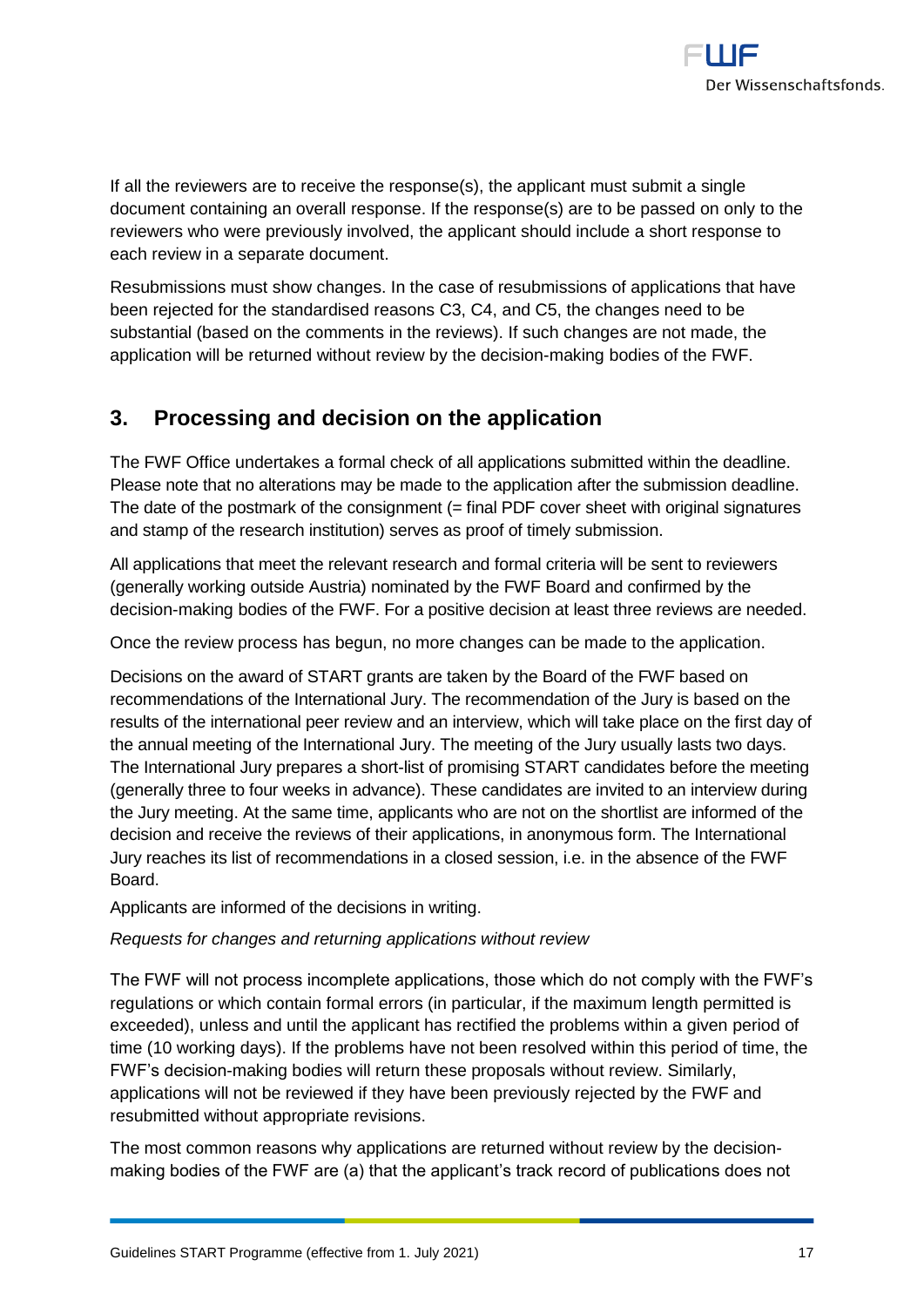

meet the requirements (see section [1.5\)](#page-5-0) and (b) that the application is missing specific hypotheses or research questions (see section [2.3\)](#page-9-0).

#### *Reasons for rejection*

The reasons for rejecting a project will be analysed and assigned one of five categories (C1– C5). The result will be sent to applicants along with the reviews. A detailed description of the categories can be found in the [General Principles of the Decision-Making Procedure.](https://www.fwf.ac.at/en/research-funding/decision-making-procedure-evaluation/decision-making-procedure/)

#### *Resubmissions*

If the application is a resubmission of a previously rejected proposal, the FWF will generally contact those reviewers who provided *constructive* criticism on the previous application. Reviewers who gave entirely positive or negative comments will generally not be contacted for a second review. However, please note that all resubmissions are also evaluated by new reviewers.

#### *Proposal bans*

Applications that are rejected for reason "C5" will be barred from resubmission for at least 12 months from the date of the decision and cannot be resubmitted during that period.

Applications that have been submitted three times and rejected for reasons C3 or C4 (i.e., the original application and the respective resubmissions) are also barred for 12 months (from the date of decision); rejections for reasons C1 or C2 do not count towards this total.

It is only ever topics that are temporarily banned according to these rules, and not applicants.

#### *Exclusion of reviewers*

As mentioned in section [2.7,](#page-15-0) an additional document may be uploaded giving a list of up to three reviewers who the applicant believes may have a conflict of interest and whom the applicant therefore does not wish to review the application. A detailed description of the FWF's policy on conflicts of interest can be found in the [General Principles of the Decision-](https://www.fwf.ac.at/en/research-funding/decision-making-procedure-evaluation/decision-making-procedure/)[Making Procedure](https://www.fwf.ac.at/en/research-funding/decision-making-procedure-evaluation/decision-making-procedure/) document.

The applicant must give reasons for why they wish to exclude certain reviewers. If the reasons given hold up to scrutiny, the FWF will generally fulfil such requests and will exclude those reviewers from the review process.

Please note that the FWF does not wish to receive, nor will it consider a list of possible reviewers from applicants.

# <span id="page-17-0"></span>**4. Compliance with legal requirements and standards of research integrity**

Applicants must comply with all legal requirements and safety provisions (e.g. the Federal Disabilities Act) that apply to their START project and obtain all the necessary permits (e.g., from the Ethics Commission, the Commission for Animal Experimentation, the Federal Monuments Authority Austria, or the relevant foreign authorities).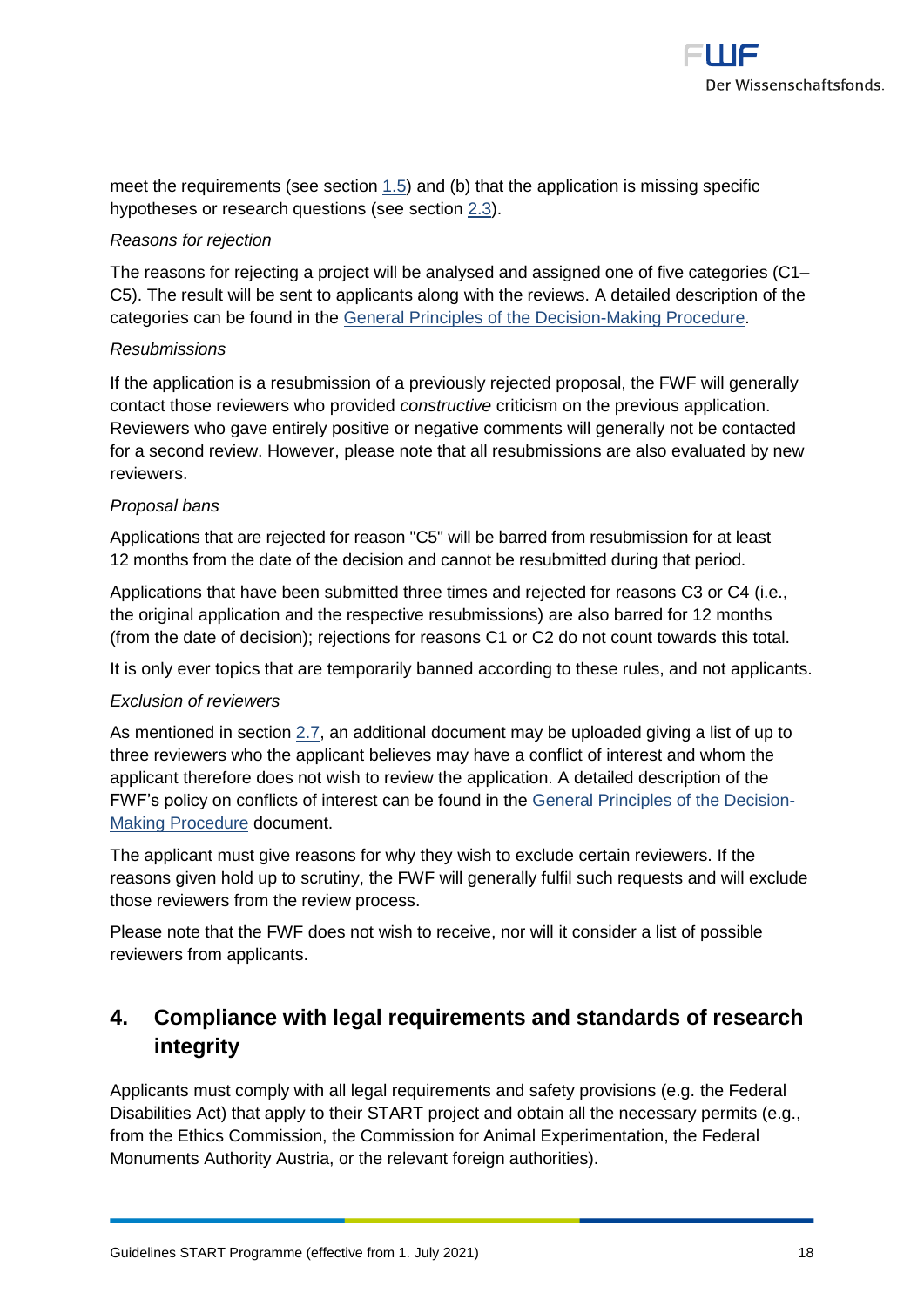

Applicants must also comply with the [Guidelines for Good Scientific Practice](https://oeawi.at/en/guidelines/) of the Austrian Agency for Research Integrity (ÖAWI) when submitting the application and carrying out the project. If there is reason to believe that an applicant has failed to comply with these standards, the FWF will arrange for the ombudsperson of the respective research institution or the [Austrian Agency for Research Integrity](https://oeawi.at/en/) (ÖAWI) to carry out an investigation. The FWF reserves the right to suspend, in part or in whole, any procedures related to applications or ongoing projects until the investigation has been concluded. For more detailed information, see [FWF procedure in cases of suspected scientific misconduct.](https://www.fwf.ac.at/fileadmin/files/Dokumente/Research_Integrity_Ethics/FWF_Verfahren_Research_Misconduct-en.pdf)

# <span id="page-18-0"></span>**5. Publication of project data and results**

The FWF would like to point out that should the project be approved, the FWF will publish on its website a summary of the project in German and English for public relations (PR) purposes – which must be sent to the FWF by the applicant when returning the grant agreement – as well as the amount of funding granted and, on project completion, summaries of the final report of the project. The principal investigator should ensure that these summaries are written in such a way as to safeguard legitimate interests of secrecy for reasons of national defence and patent law, and that trade secrets are appropriately protected. Guidelines for writing PR summaries can be found [here.](https://www.fwf.ac.at/fileadmin/files/Dokumente/Antragstellung/vorgaben_pr-kurzfassungen.pdf)

In addition, the FWF requires a data management plan (DMP) for all approved projects. This should also be sent to the FWF when returning the grant agreement. Information on and the template for the DMP can be viewed and downloaded [here.](https://www.fwf.ac.at/en/research-funding/open-access-policy/research-data-management/)

For any kind of publication of project results (e.g., academic publications, research data, conference papers, and media reports), applicants must comply with the guidelines specified in the funding agreement on acknowledging the FWF as the funding institution and the [Open](https://www.fwf.ac.at/en/research-funding/open-access-policy/)  [Access Policy.](https://www.fwf.ac.at/en/research-funding/open-access-policy/)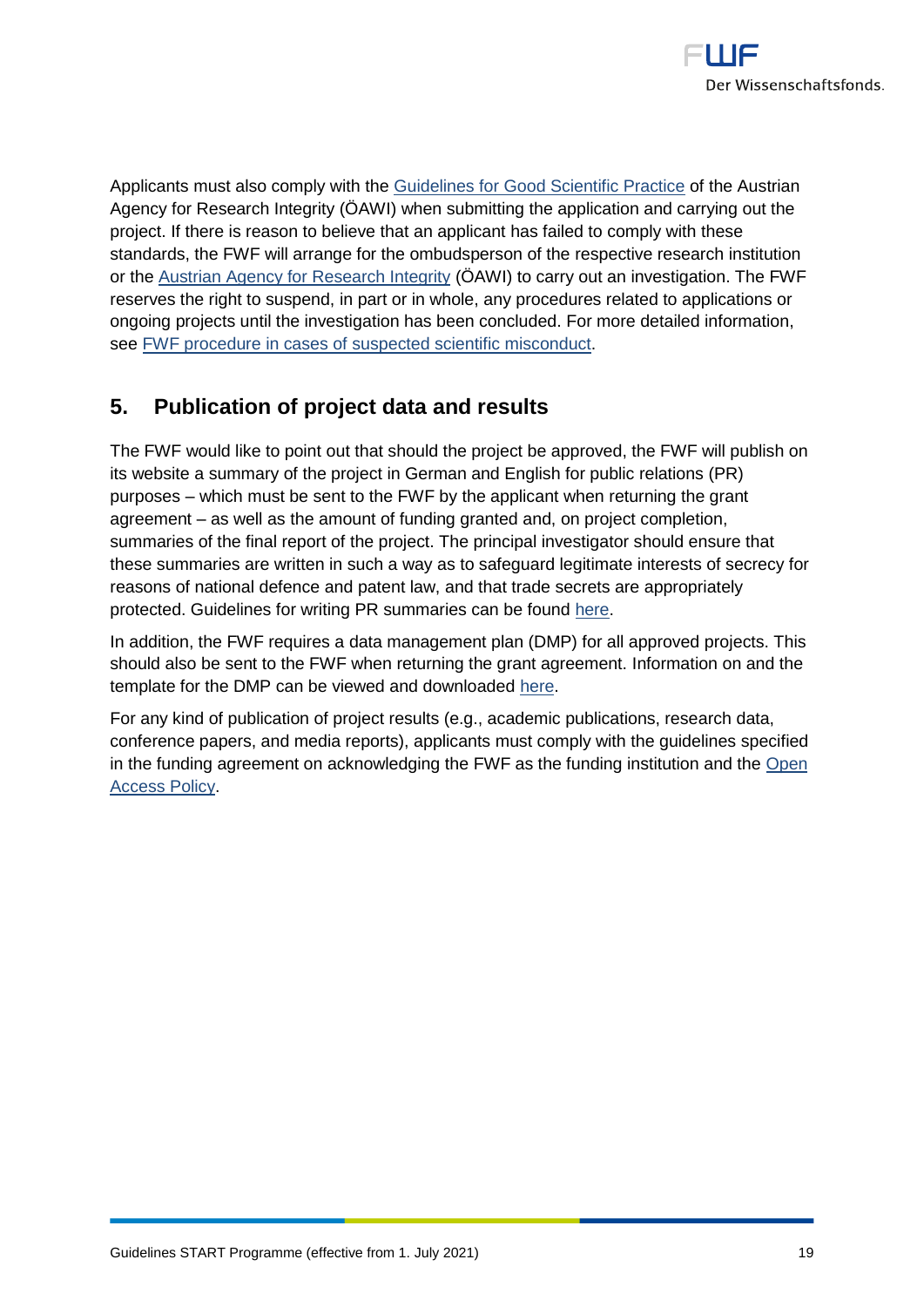

# <span id="page-19-0"></span>**APPENDIX I: Template: information on the research institution and description of financial aspects**

Note: The information on the research institution and the description of financial aspects shall be presented using the following structure and appended as Annex 1 to the project description. The list and justification of the costs requested must be in accordance with the costs indicated in the form *cost breakdown*.

a) Details on the research insitution of the applicant and of national research partners:

- Existing personnel (not financed by the FWF, usually the principle investigator and research personnel at the research site(s))
- Existing infrastructure

b) Information on the funding requested:

- Concise justifications for the personnel requested (type(s) of requested position(s), job descriptions, extent of employment, and duration of involvement in the project);
- Concise justifications for non-personnel cost (equipment, materials, travel, and other costs).

Listings and justifications for

Personnel costs:

Equipment costs:

Material costs:

Travel expenses:

Other cost (including independent contracts for work and services):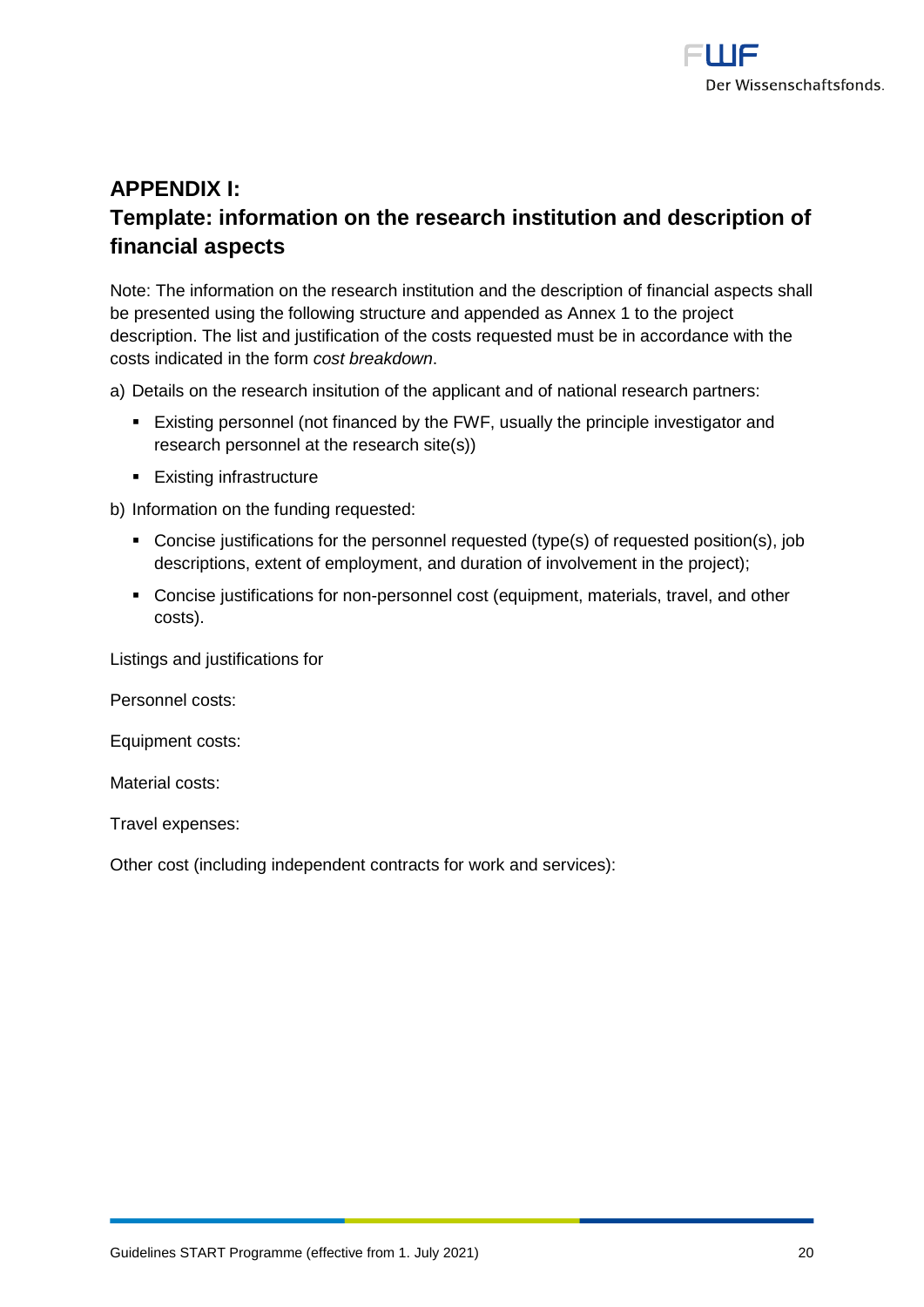

# <span id="page-20-0"></span>**APPENDIX II: Guidelines for Reviewers START Programme<sup>9</sup>**

The FWF actively supports equal opportunities and fair treatment for all applicants. The FWF does not put applicants at a disadvantage for non-research-related reasons (such as age, gender, etc.) and therefore asks all reviewers to apply the same standards. For example, when assessing applicants' qualifications, please disregard their actual age, but consider their academic age instead. Our commitment to equal opportunities also means taking into account breaks or delays in applicants' research careers (e.g., due to parental leave; longterm or chronic illness; disability; caring responsibilities; etc.), which may have led to publication gaps, unorthodox career paths, or limited international research experience.

Only the ten most important academic publications and the ten most important additional research achievements of the applicant are to be considered when evaluating the application. As a signatory to the San Francisco Declaration on Research Assessment [\(DORA\)](https://sfdora.org/read/), the FWF also emphasizes that, in assessing research performance, reviewers should refrain from using journal-based metrics such as the Journal Impact Factor.

Please review the present proposal<sup>10</sup>, using the following six assessment criteria: 1) qualification of the applcant, 2) innovation and originality, 3) quality of the proposed research, 4) approach and feasibility, 5) ethics and gender, and 6) overall evaluation. For each of these criteria except 5) we ask you for both written comments and a rating on a scale from "excellent" to "poor". Please be aware, however, that the FWF's funding decision will be based primarily on referees' written assessments rather than the ratings assigned.

Please keep in mind that sections 1 and 2 will be forwarded to the applicant in its entirety and in anonymous form.

 9 Information about the FWF's 'Corporate Policy' and a copy of the 'Guidelines for START Applications' may be found on the FWF's website [\(http://www.fwf.ac.at/en/about-the-fwf/corporate-policy/](http://www.fwf.ac.at/en/about-the-fwf/corporate-policy/) or [\(https://www.fwf.ac.at/en/research-funding/fwf](https://www.fwf.ac.at/en/research-funding/fwf-programmes/start-programme/)[programmes/start-programme/\)](https://www.fwf.ac.at/en/research-funding/fwf-programmes/start-programme/).

<sup>10</sup> The project proposal must meet the FWF's formal requirements. Please bear these in mind when writing your review. (Key formal requirements: 22 pages max. for the project description including figures and tables; 5 pages max. for the list of references; 3 pages max. for the academic CV, including a description of previous research achievements and the ten most important publications. For further details se[e https://www.fwf.ac.at/en/research-funding/application/start-programme\)](https://www.fwf.ac.at/en/research-funding/application/start-programme)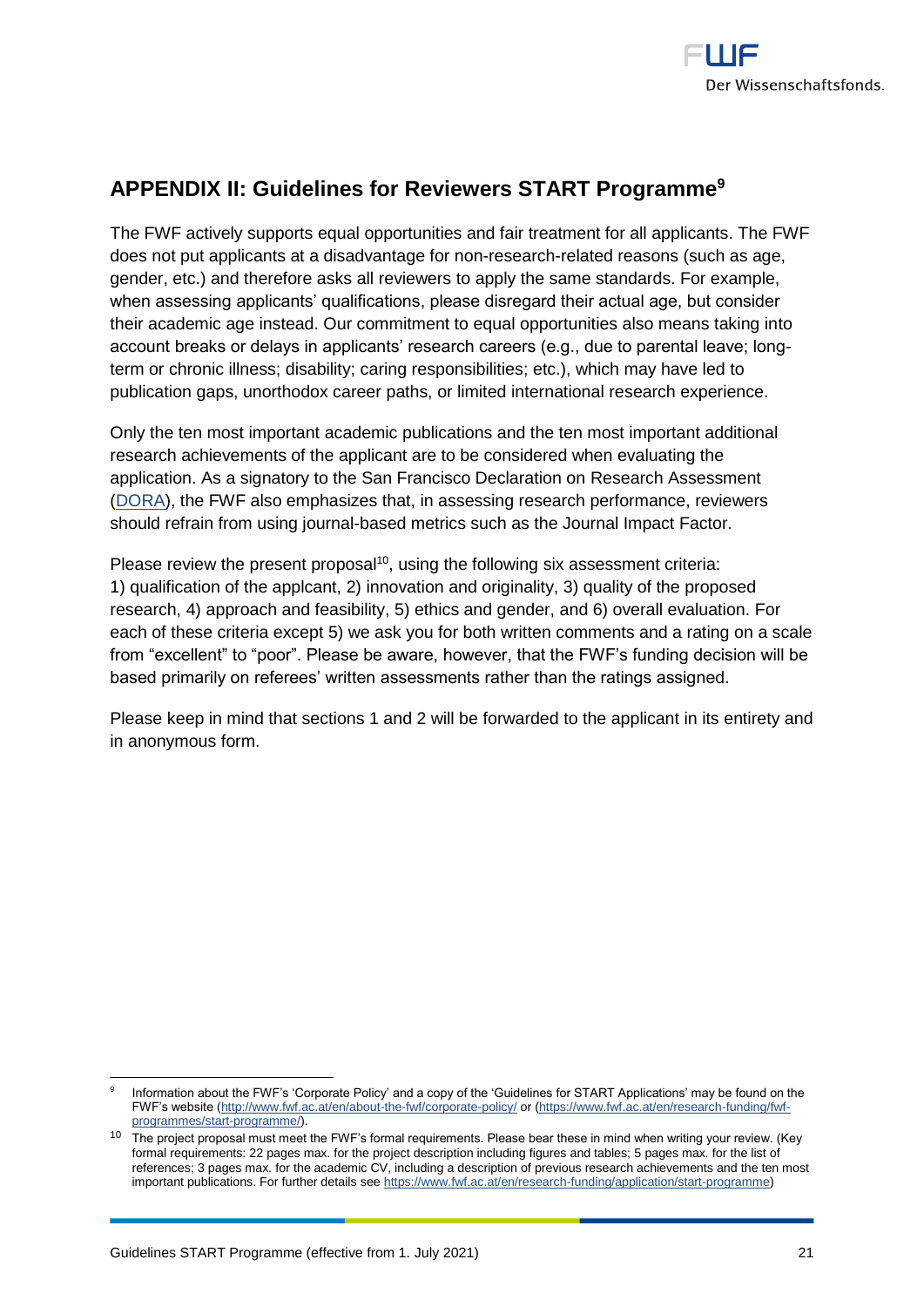

#### **Section 1**

#### **1. Qualifications of the researchers involved**

How well is the applicant qualified to carry out the proposed research? How would you assess the academic qualifications of the applicant and his/her potential to independently build up or consolidate his/her own research group? In evaluating their qualifications, please consider their career stage, taking into account unusual career paths and circumstances that may have slowed down their progress (e.g., parental leave, long-term or chronic illness, disability, caring responsibilities).

#### **2. Innovation and originality**

Is the proposed research innovative? Does it make an original contribution to its field?

#### **3. Quality of the proposed research**

Are the research questions formulated clearly? Are they timely, challenging and likely to lead to relevant insights?

#### **4. Approach and feasibility**

Is the research design well conceived, clearly formulated, and suitable for answering the research question(s)? Is there a well-organized work plan? Have the methods been chosen well and does the proposal describe them in sufficient detail?

#### **5. Ethics and gender**

*Ethics:* Have ethical considerations been addressed satisfactorily?

*Gender:* Applicants are required to address any relevant sex-specific and/or genderrelated elements inherent in their research questions and/or research design. Please assess whether their treatment of these components is adequate.

#### **6. Overall evaluation**

What is your overall impression of the proposal? Specifically, what would you consider its key strengths and weaknesses? Please give reasons for your answers, taking as much space as you need.